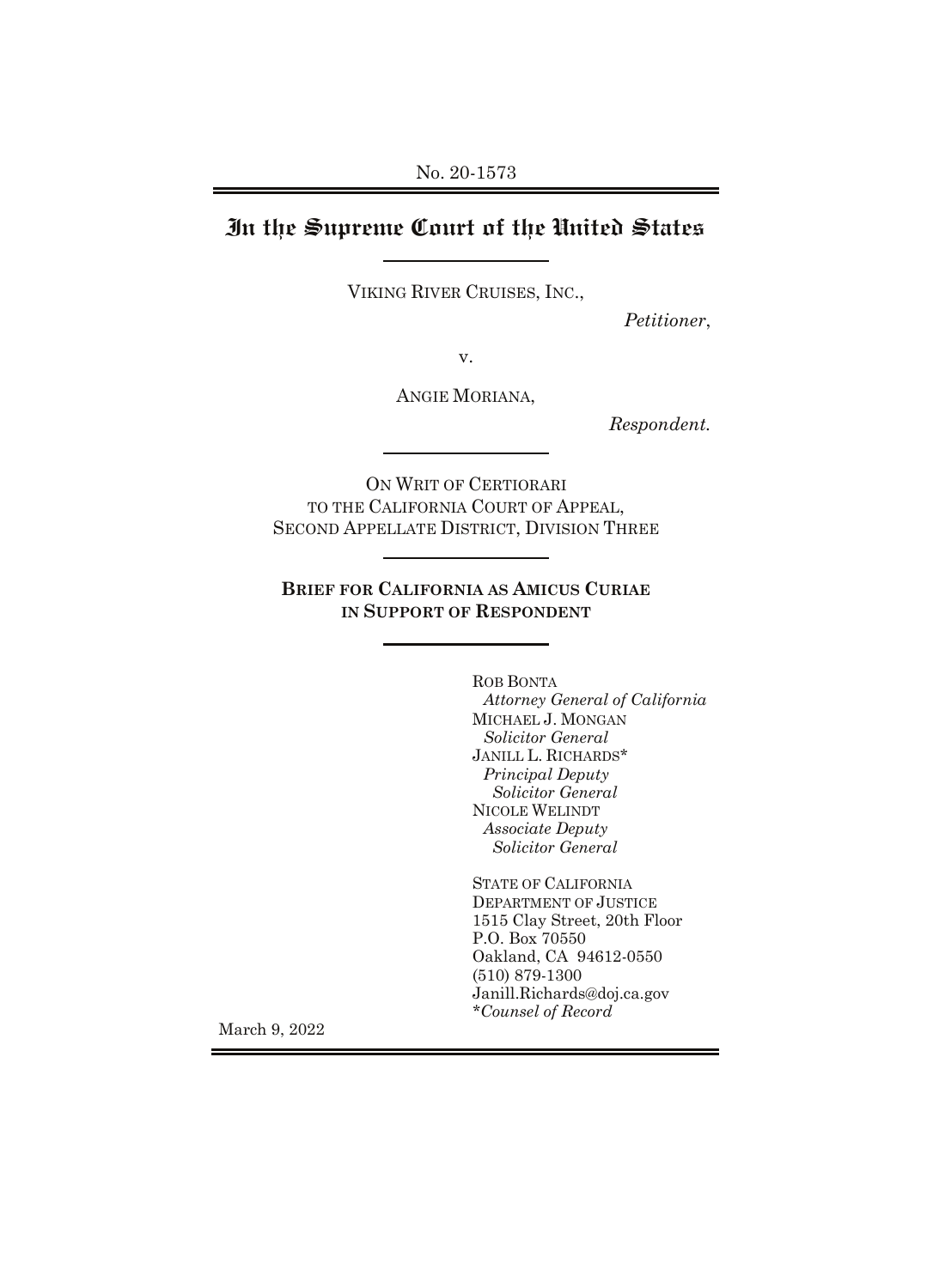## **QUESTION PRESENTED**

Whether California's "*Iskanian* rule," which prohibits pre-dispute agreements purporting to waive an employee's right to bring a claim in any forum under the state Labor Code Private Attorneys General Act (PAGA), is preempted by the Federal Arbitration Act.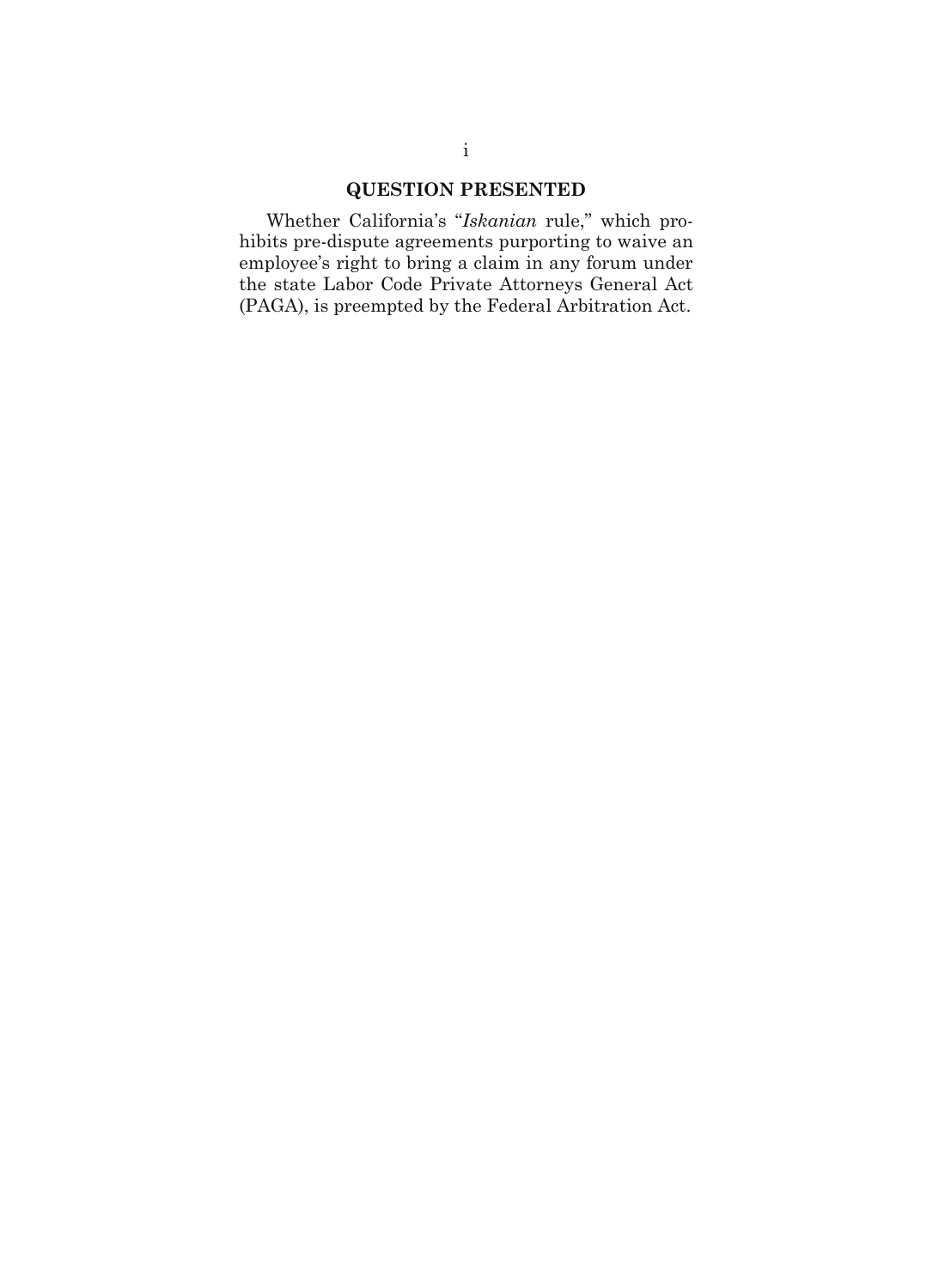## **TABLE OF CONTENTS**

# **Page**

| The California Labor Code Private<br>Attorneys General Act serves important     |  |
|---------------------------------------------------------------------------------|--|
|                                                                                 |  |
| B. PAGA actions are state law                                                   |  |
| C. PAGA is integral to the adequate<br>enforcement of the State's labor laws 14 |  |
|                                                                                 |  |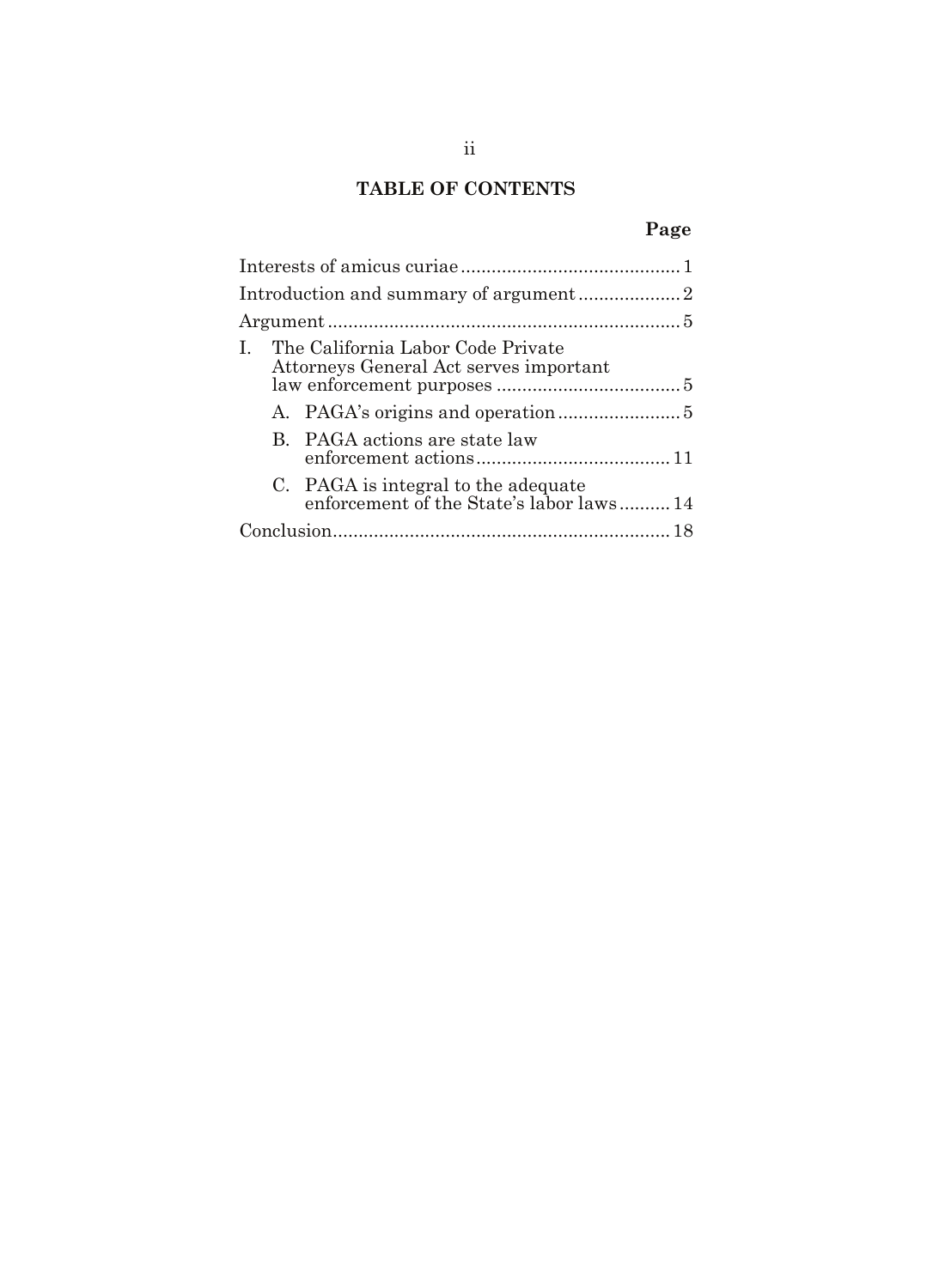## **TABLE OF AUTHORITIES**

# **Page**

### **CASES**

| Arias v. Superior Ct.                                       |
|-------------------------------------------------------------|
| AT&T Mobility LLC v. Concepcion                             |
| <i>Californians for Disability Rts. v.</i><br>Mervyn's, LLC |
| Epic Sys. Corp. v. Lewis                                    |
| Home Depot U.S.A., Inc. v. Superior Ct.                     |
| Iskanian v. CLS Transp. L.A., LLC                           |
| Kim v. Reins Int'l Cal., Inc.                               |
| McCracken v. Riot Games, Inc.<br>No. 18STCV03957            |
| Sakkab v. Luxottica Retail N. Am., Inc.                     |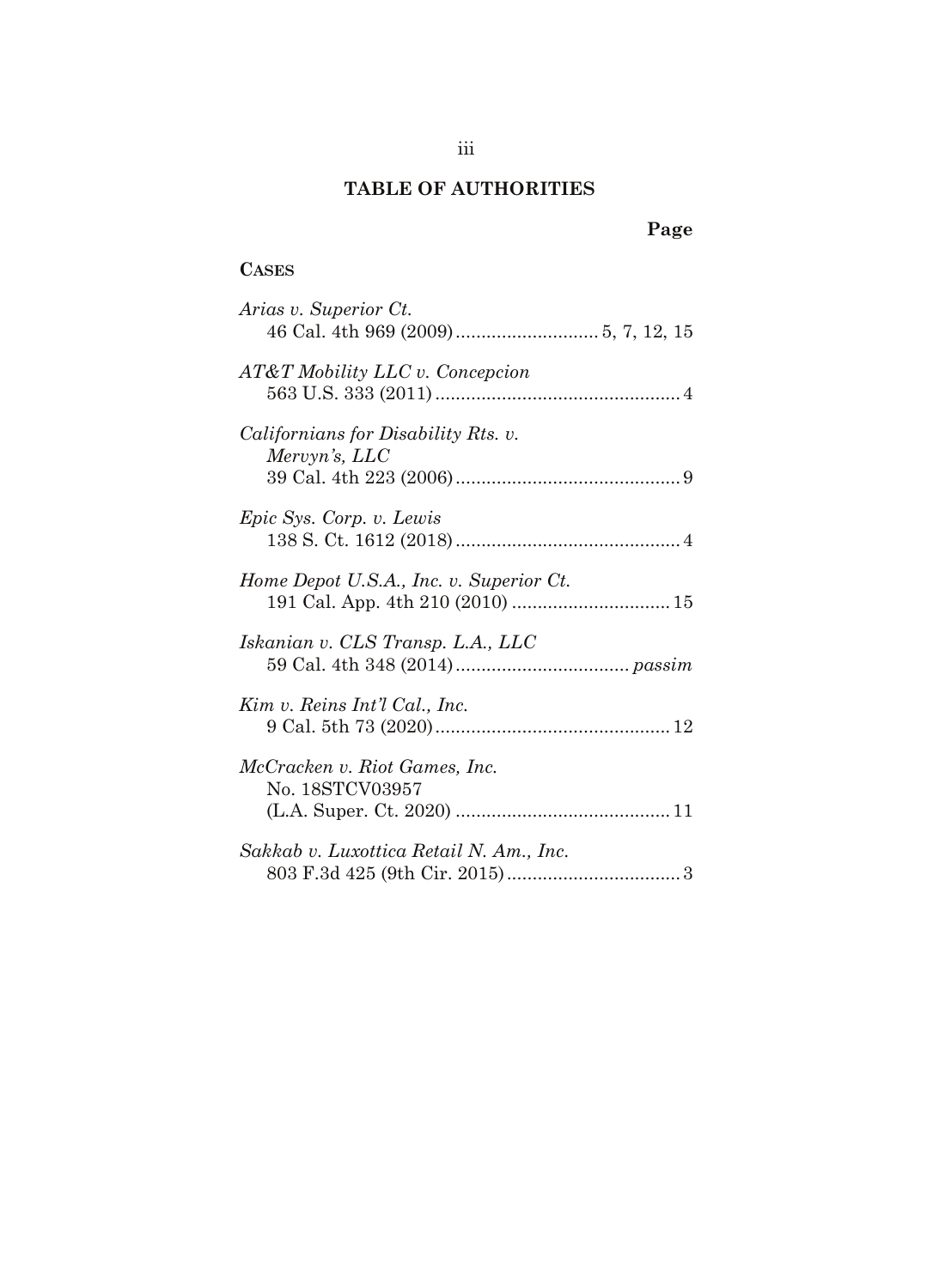| $\mathbf{v}$<br>Page                               |
|----------------------------------------------------|
| Tabola v. Uber Techs., Inc.<br>No. CGC-16-550992   |
| Vt. Agency of Nat. Res. v. U.S.<br>ex rel. Stevens |
| ZB, N.A. v. Superior Ct.                           |
| <b>STATUTES</b>                                    |
| $9 \text{ U.S.C.} \$ $2 \dots$ $3 \dots$           |
|                                                    |
| Cal. Civ. Code                                     |
|                                                    |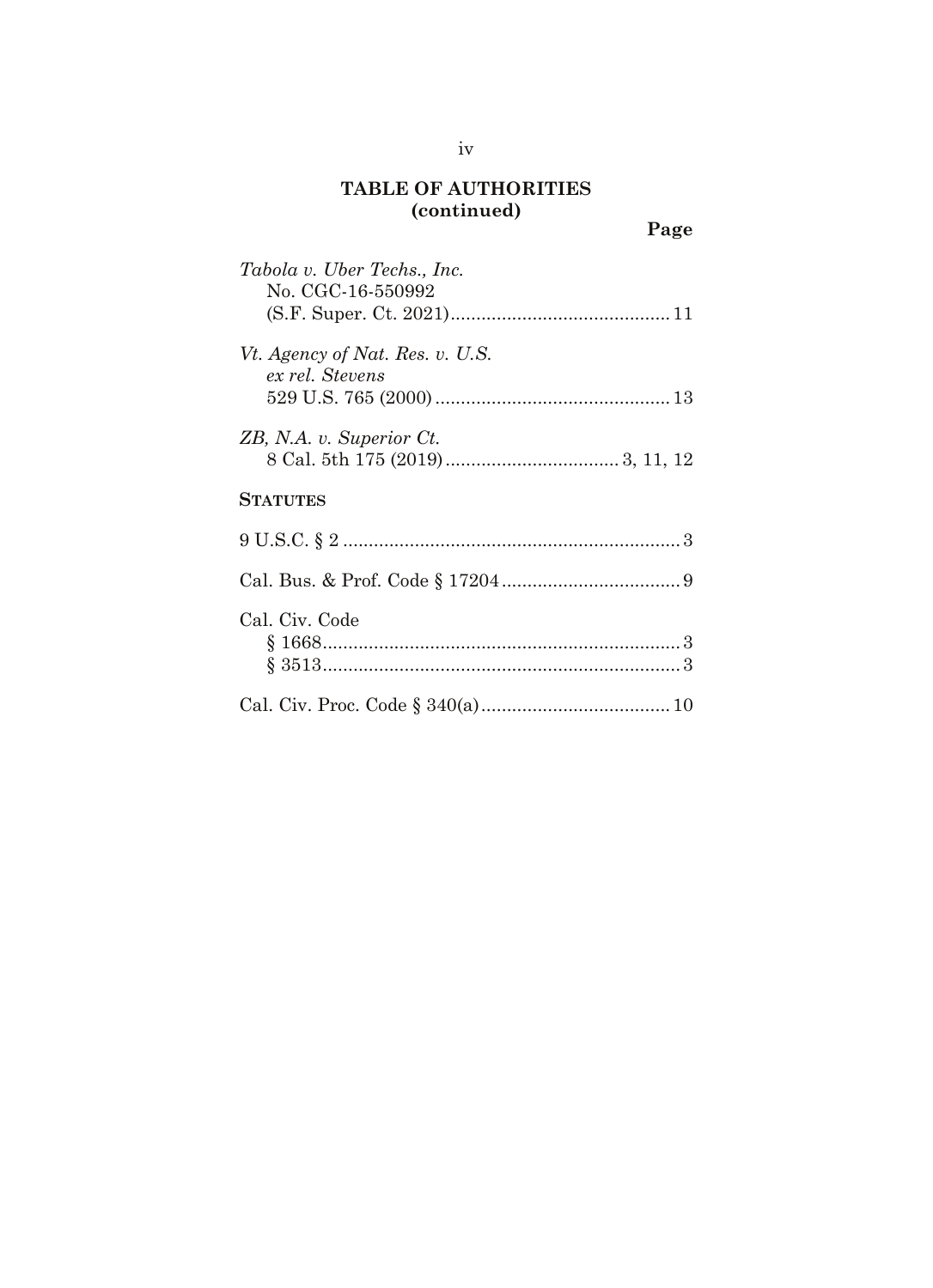Page

| Cal. Lab. Code |     |
|----------------|-----|
|                |     |
|                |     |
|                |     |
|                |     |
|                |     |
|                |     |
|                |     |
|                |     |
|                |     |
|                | 10  |
|                |     |
|                |     |
|                |     |
|                |     |
|                |     |
|                |     |
|                |     |
|                |     |
|                |     |
|                |     |
|                | ו ו |
|                |     |
|                |     |

### **OTHER AUTHORITIES**

| 3 William Blackstone, Commentaries 13 |
|---------------------------------------|
| About the Labor and Workforce         |
| Development Agency, LWDA,             |
| https://www.labor.ca.gov/about/       |
|                                       |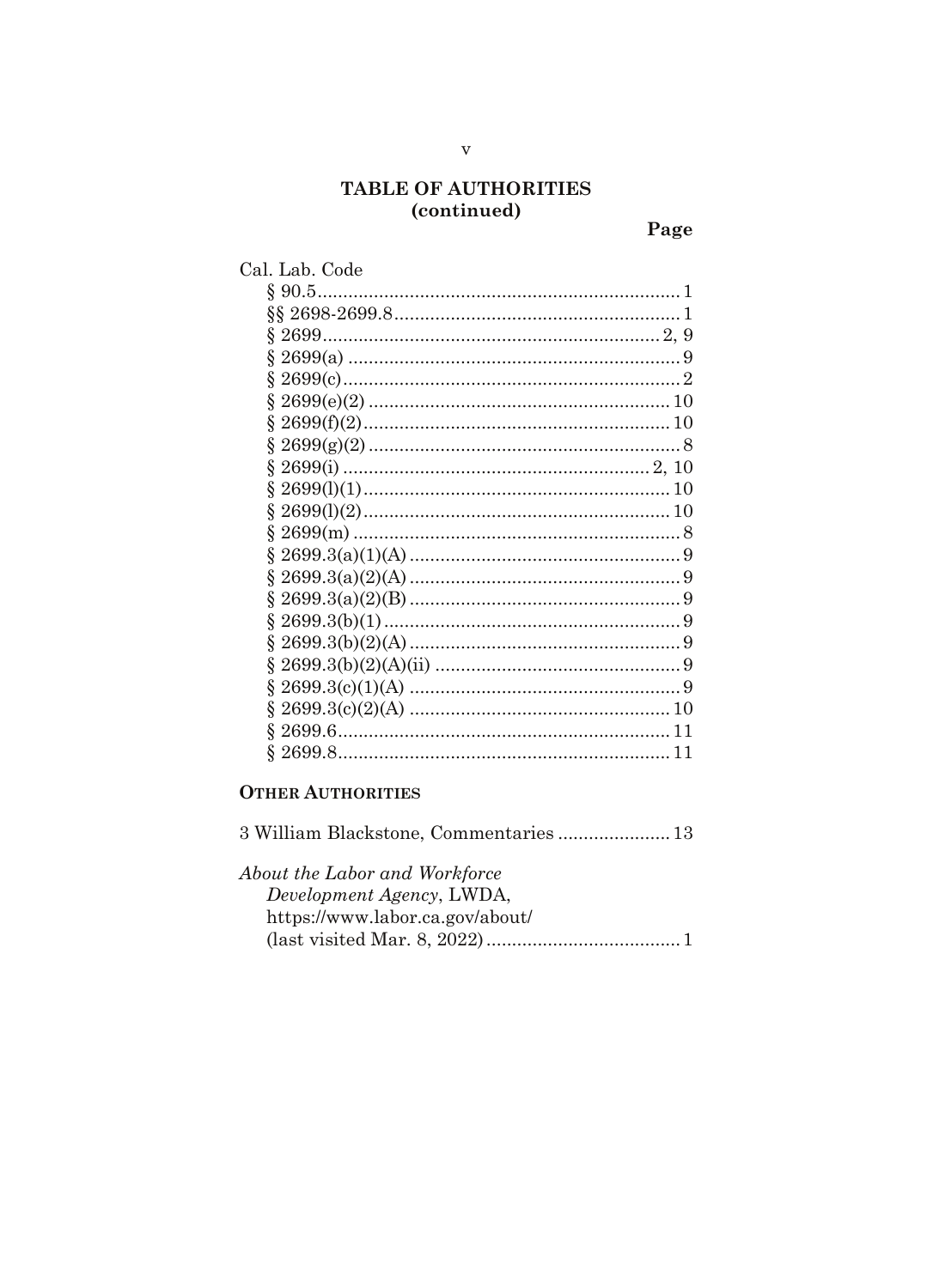| $\sim$                                                                                                                                                            | Page |
|-------------------------------------------------------------------------------------------------------------------------------------------------------------------|------|
| Cal. Assembly Comm. on Judiciary,<br>Report on Senate Bill 796<br>(June 26, 2003),                                                                                |      |
| Cal. Assembly Comm. on Lab. & Emp.,<br>Report on Senate Bill 796<br>(July 8, 2003),                                                                               |      |
| Cal. Dep't of Indus. Rels., <i>Budget</i><br>Change Proposal, FY 2019-2020                                                                                        |      |
| Cal. Div. of Lab. Standards Enf <sup>t</sup> , 2018-<br>2019 The Bureau of Field<br>Enforcement Fiscal Year Report<br>(2019), https://tinyurl.com/2rffwxwj 14, 15 |      |
| Cal. Emp. Dev. Dep't, <i>California</i><br>Demographic Labor Force:<br>Summary Tables (2021),<br>https://tinyurl.com/ycksbs96 14                                  |      |
| Cal. Emp. Dev. Dep't, <i>Quarterly Census</i><br>of Employment and Wages (2021),<br>https://tinyurl.com/4jxwwxcv 14                                               |      |
| Cal. Senate Comm. on Lab. & Indus.<br>Rels., Report on Senate Bill 796<br>(Apr. 8, 2003),                                                                         |      |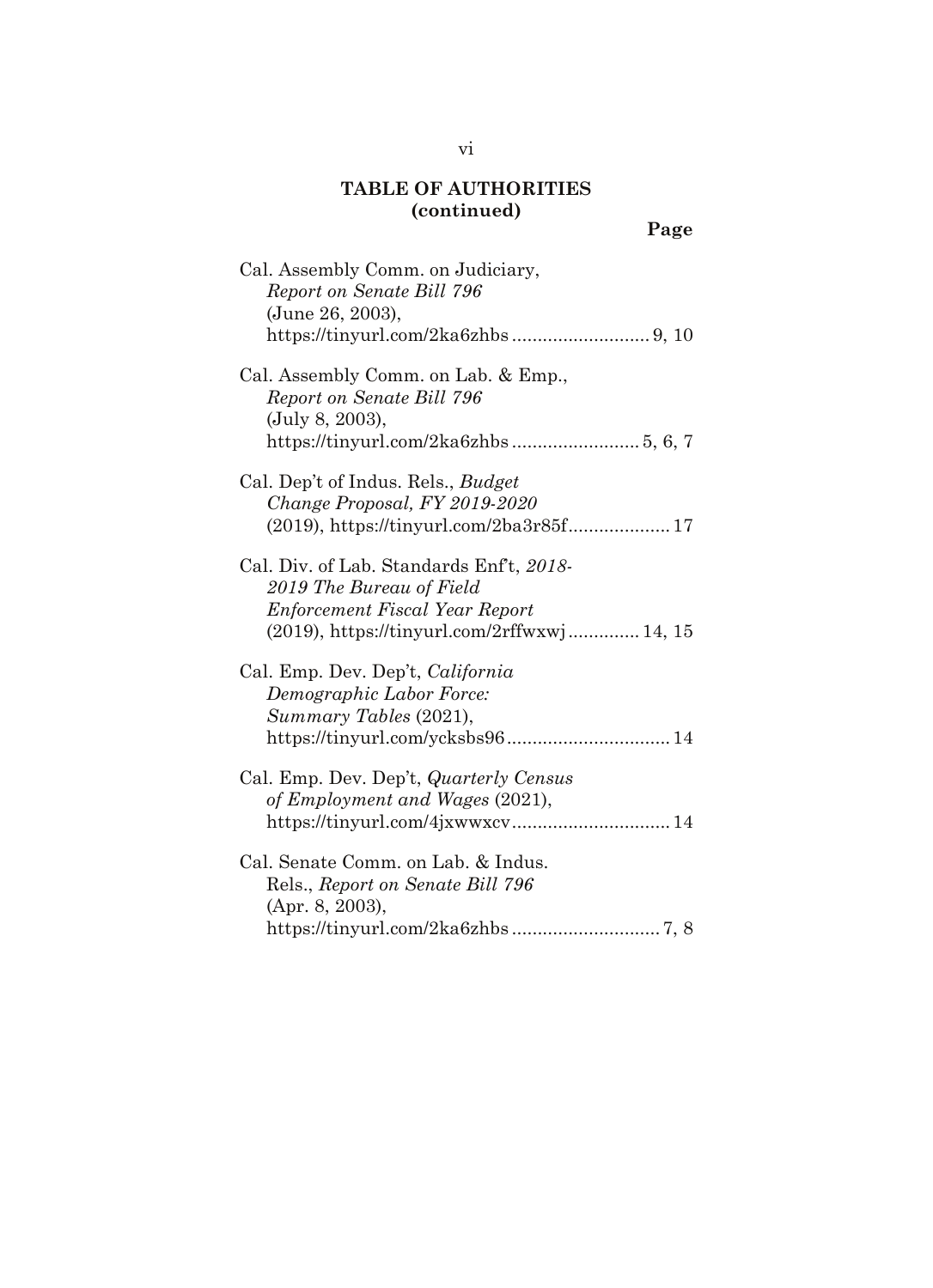| Cal. Senate Rules Comm., Report on<br>Senate Bill 1809 (July 29, 2004),                                                                                                                                                                   |
|-------------------------------------------------------------------------------------------------------------------------------------------------------------------------------------------------------------------------------------------|
| Deutsch et al., UCLA Lab. Ctr.,<br>California's Hero Labor Law: The<br>Private Attorneys General Act Fights<br><i>Wage Theft and Recovers Millions</i><br>from Lawbreaking Corporations<br>$(2020)$ , https://tinyurl.com/yckkdcpv 15, 16 |
| Letter from Gabriel Petek, Legis.<br>Analyst, Cal. Legis. Analyst's Off., to<br>Rob Bonta, Att'y Gen., Cal. (Nov. 23,                                                                                                                     |
| Letter from Joseph L. Dunn, Sen. &<br>Author of Senate Bill 796, Cal. State<br>Senate, to Gray Davis, Governor,                                                                                                                           |
| S.B. 796, 2003-2004 Reg. Sess.                                                                                                                                                                                                            |
| U.S. Bureau of Lab. Stat., <i>Economic</i><br>News Release: Table 1. Civilian<br>Labor Force and Unemployment by<br>State and Selected Area, Seasonally<br>Adjusted (2021),<br>https://tinyurl.com/2yzdcekj 14                            |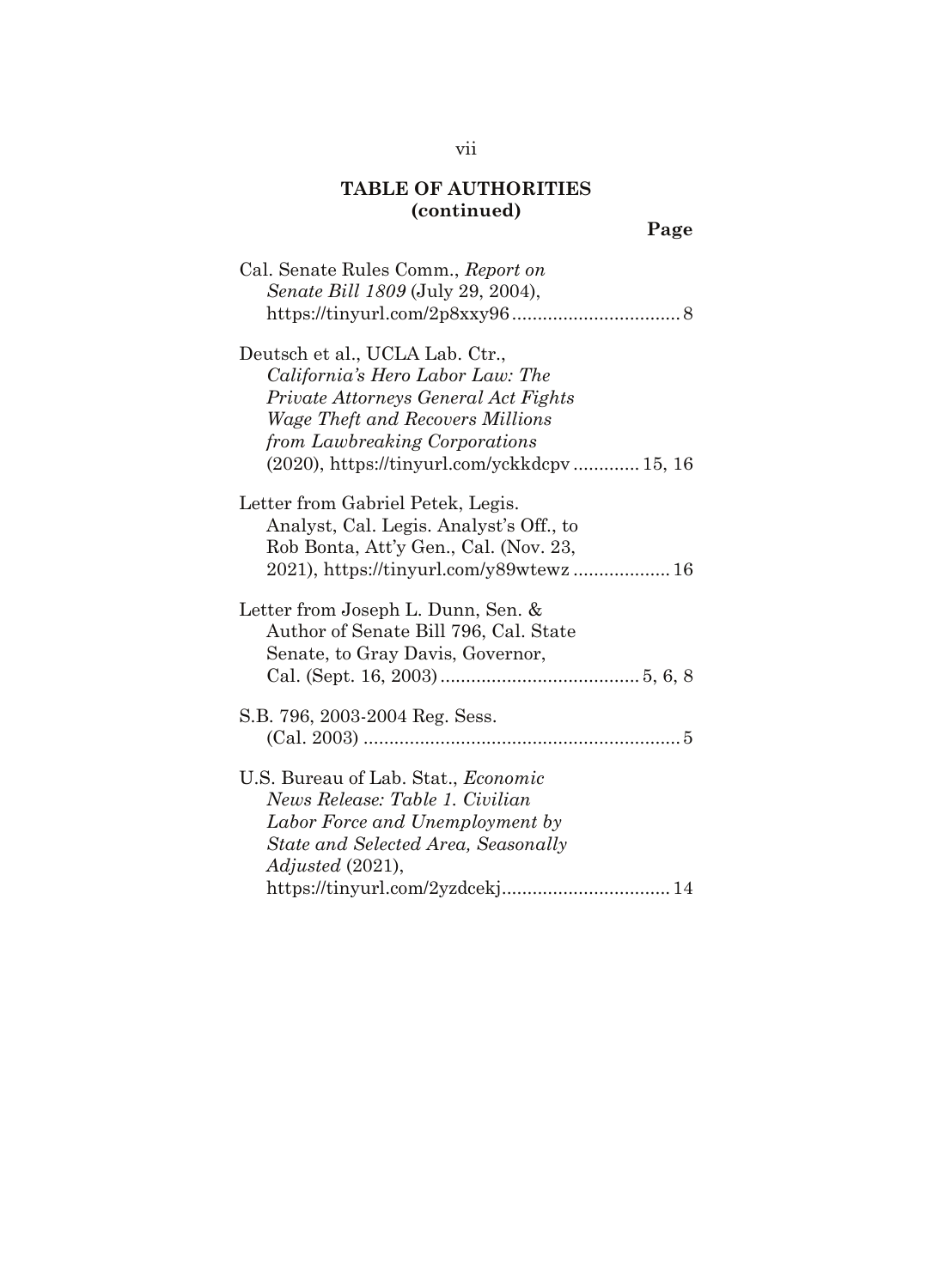#### **INTERESTS OF AMICUS CURIAE**

This case addresses whether the Federal Arbitration Act preempts a generally applicable non-waiver rule designed to protect the operation of California's Labor Code Private Attorneys General Act of 2004 (PAGA), Cal. Lab. Code §§ 2698-2699.8. In the State's experience, PAGA is an important law enforcement tool enacted to address serious and widespread violations of the California Labor Code. The State accordingly has a powerful interest in the outcome of this case.

It is state policy to "vigorously enforce minimum labor standards." Cal. Lab. Code § 90.5. Such enforcement "ensure[s] employees are not required or permitted to work under substandard unlawful conditions," "secure[s] the payment of compensation," and "protect[s] employers who comply with the law from those who attempt to gain a competitive advantage" by noncompliance. *Id*. For nearly two decades, PAGA has augmented the State's limited enforcement resources by deputizing affected employees to pursue civil penalties for labor law violations as proxy for the State. PAGA notices and claims inform and supplement the enforcement efforts of the California Labor and Workforce Development Agency (LWDA) and its components.[1](#page-8-0) PAGA is an integral part of the State's Labor Code enforcement scheme. It plays a particularly important role in ensuring the fair and legal treatment of some of the State's most vulnerable workers, including those in the agricultural, garment, and front-line service industries.

<span id="page-8-0"></span><sup>1</sup> *See generally About the Labor and Workforce Development Agency*, LWDA, https://www.labor.ca.gov/about/ (last visited Mar. 8, 2022).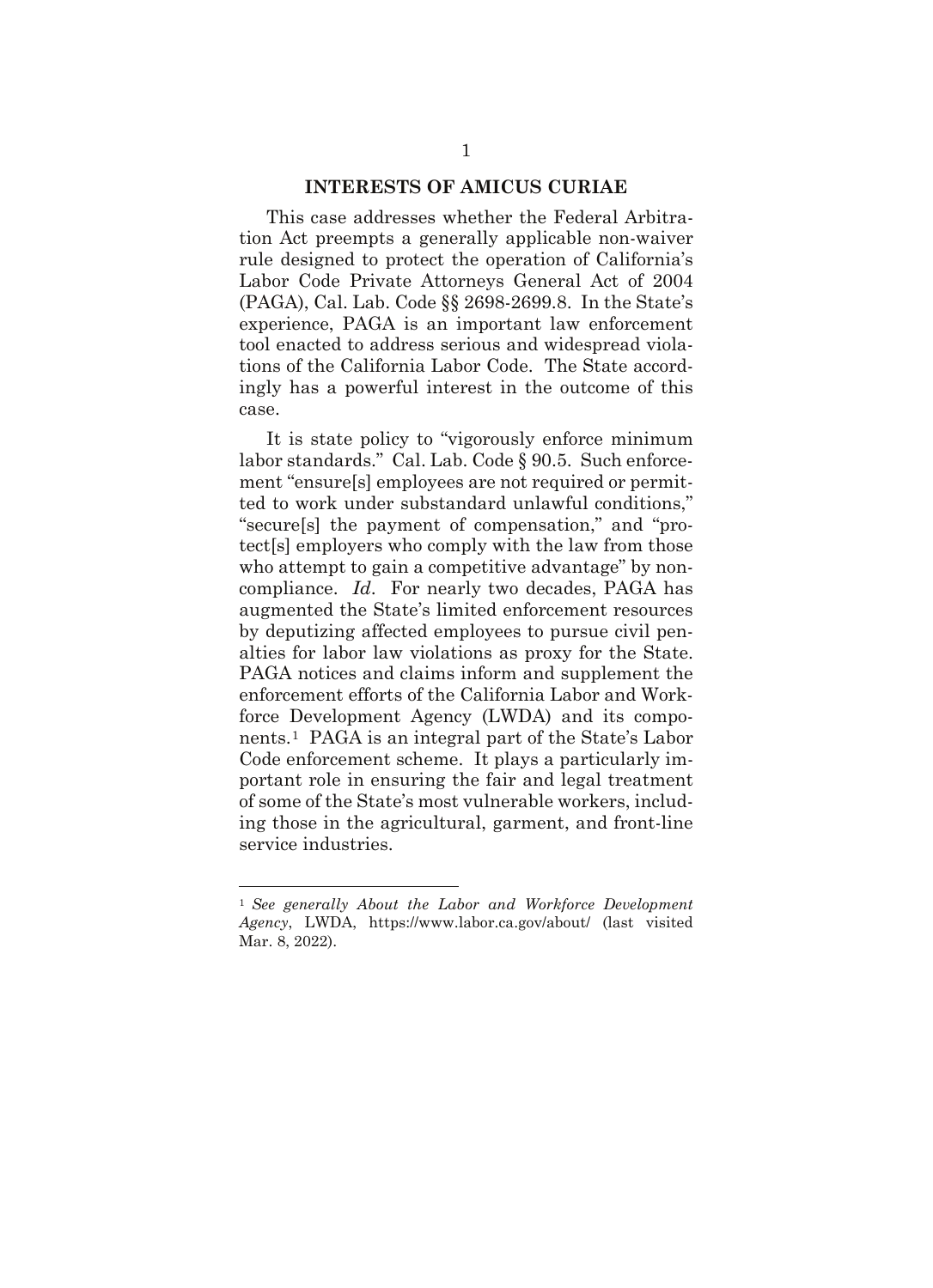The unduly expansive approach to FAA preemption advocated by petitioner here is not only legally incorrect, but would also substantially interfere with the State's traditional authority to regulate the conduct of business entities and adopt effective enforcement strategies in order to protect the health and welfare of its workers.

#### **INTRODUCTION AND SUMMARY OF ARGUMENT**

The California Legislature enacted the Labor Code Private Attorneys General Act of 2004 (PAGA) to address widespread violations of the State's Labor Code and a serious shortage of state resources for enforcement. In appropriate circumstances, PAGA authorizes an "aggrieved" employee to bring a claim as proxy for the State to recover civil penalties for Labor Code violations committed against that employee and other past and current employees. Cal. Lab. Code § 2699.[2](#page-9-0) That action is a state law enforcement action, with the State retaining seventy-five percent of penalties recovered and aggrieved employees receiving the remainder. *Id.* § 2699(i).

Applying longstanding, general principles, state precedent holds that a pre-dispute agreement requiring an employee "to give up the right to bring representative PAGA actions *in any forum* is contrary to public policy." *Iskanian v. CLS Transp. L.A., LLC*, 59 Cal. 4th 348, 360 (2014) (emphasis added); *see also id*.

<span id="page-9-0"></span><sup>2</sup> An "'aggrieved employee' means any person who was employed by the alleged violator and against whom one or more of the alleged violations was committed." *Id*. § 2699(c).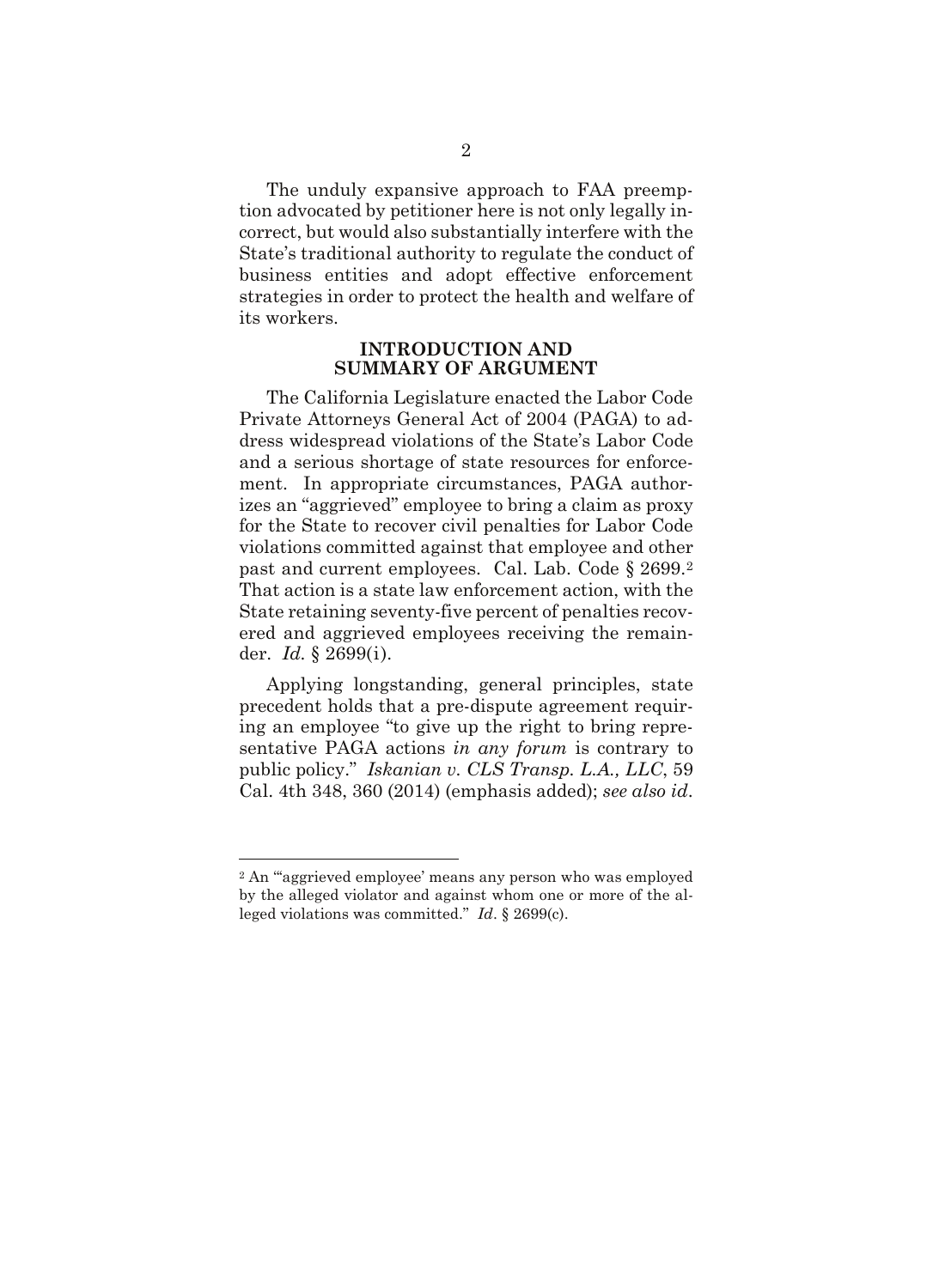at 383-384; *Sakkab v. Luxottica Retail N. Am., Inc*., 803 F.3d 425, 434 (9th Cir. 2015).[3](#page-10-0)

The California Supreme Court, the Ninth Circuit, and respondent have persuasively explained why the FAA does not preempt the *Iskanian* rule. *See Iskanian*, 59 Cal. 4th at 384-388; *Sakkab*, 803 F.3d at 431-440; Resp. Br. 13-49. As the California Supreme Court noted, a PAGA claim "is a dispute between an employer and the *state*." *Iskanian*, 59 Cal. 4th at 386; *see also ZB, N.A. v. Superior Ct.,* 8 Cal. 5th 175, 181- 182 (2019) (employees' claims seeking compensation for unpaid wages are outside the scope of PAGA). And as the Ninth Circuit observed, "[t]he FAA was not intended to preclude states from authorizing qui tam actions to enforce state law." *Sakkab*, 803 F.3d at 439- 440. While the FAA provides that agreements to settle a controversy by arbitration are "valid, irrevocable, and enforceable," 9 U.S.C. § 2, it "says nothing about agreements to strip contracting parties of the right to pursue state public-policy claims in all forums." Resp. Br. 11. To the contrary: "The statute's structure and context . . . underscore that the FAA promotes arbitration as an alternative forum" but do not suggest that Congress intended the law to operate as "a mechanism for forfeiture of rights." *Id*.; *see id*. at 15-21.

Rather than repeating those arguments here, the State submits this focused amicus brief to describe in detail PAGA's origins, the Act's structure, and the special state law enforcement purposes it serves. As discussed below, PAGA was not born out of any "hostility"

<span id="page-10-0"></span><sup>3</sup> *See also* Cal. Civ. Code § 1668 (1872) (contracts that purport to "exempt anyone from responsibility for . . . violation of law . . . are against the policy of the law"); *id*. § 3513 (1872) ("a law established for a public reason cannot be contravened by a private agreement").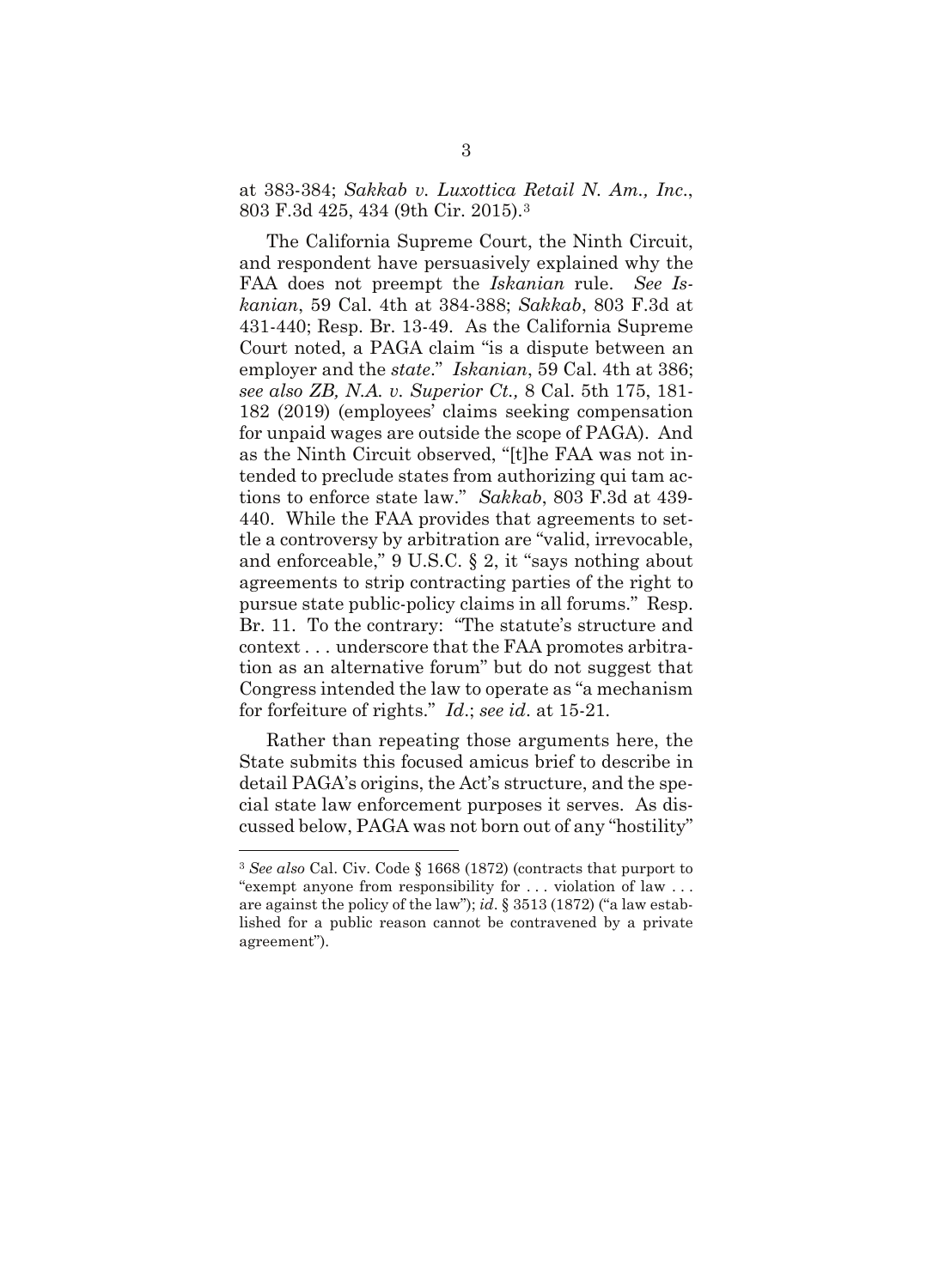toward or "disfavor[]" of arbitration. *See AT&T Mobility LLC v. Concepcion*, 563 U.S. 333, 339, 341 (2011). PAGA is not (as petitioner suggests) a "redirection" or "maneuver" to avoid the holdings of *Concepcion* and *Epic Systems Corp. v. Lewis*, 138 S. Ct. 1612 (2018), that class-action and collective-action claims are fundamentally incompatible with arbitration. Pet. Br. 3, 43; *see also id*. at 45. Indeed, the Act predates those authorities. Correctly understood, PAGA is a legitimate exercise of the State's traditional police powers, designed to facilitate the enforcement of labor laws in circumstances where resources for direct enforcement are limited.

PAGA enlists those closest to Labor Code violations—the employees themselves—as private attorneys general acting in the State's stead to identify, pursue, and resolve disputes through civil penalty actions. The Act helps uncover violations that otherwise are unlikely to come to light. Its detailed notice requirements ensure that the relevant state enforcement agency, the LWDA, has the opportunity to pursue the alleged violations as it deems appropriate, and as resources allow. In other circumstances, PAGA actions pursued by employees supplement the State's direct enforcement mechanisms. And civil penalties paid by labor-law violators help to fund the LWDA's oversight, education, and enforcement work.

Petitioner's preemption arguments are not only legally incorrect, they would substantially interfere with California's ability to employ this traditional *qui tam* enforcement mechanism, harming workers and law abiding employers, as well as allowing those who violate the law to benefit from the resulting under-enforcement of the State's worker protection laws.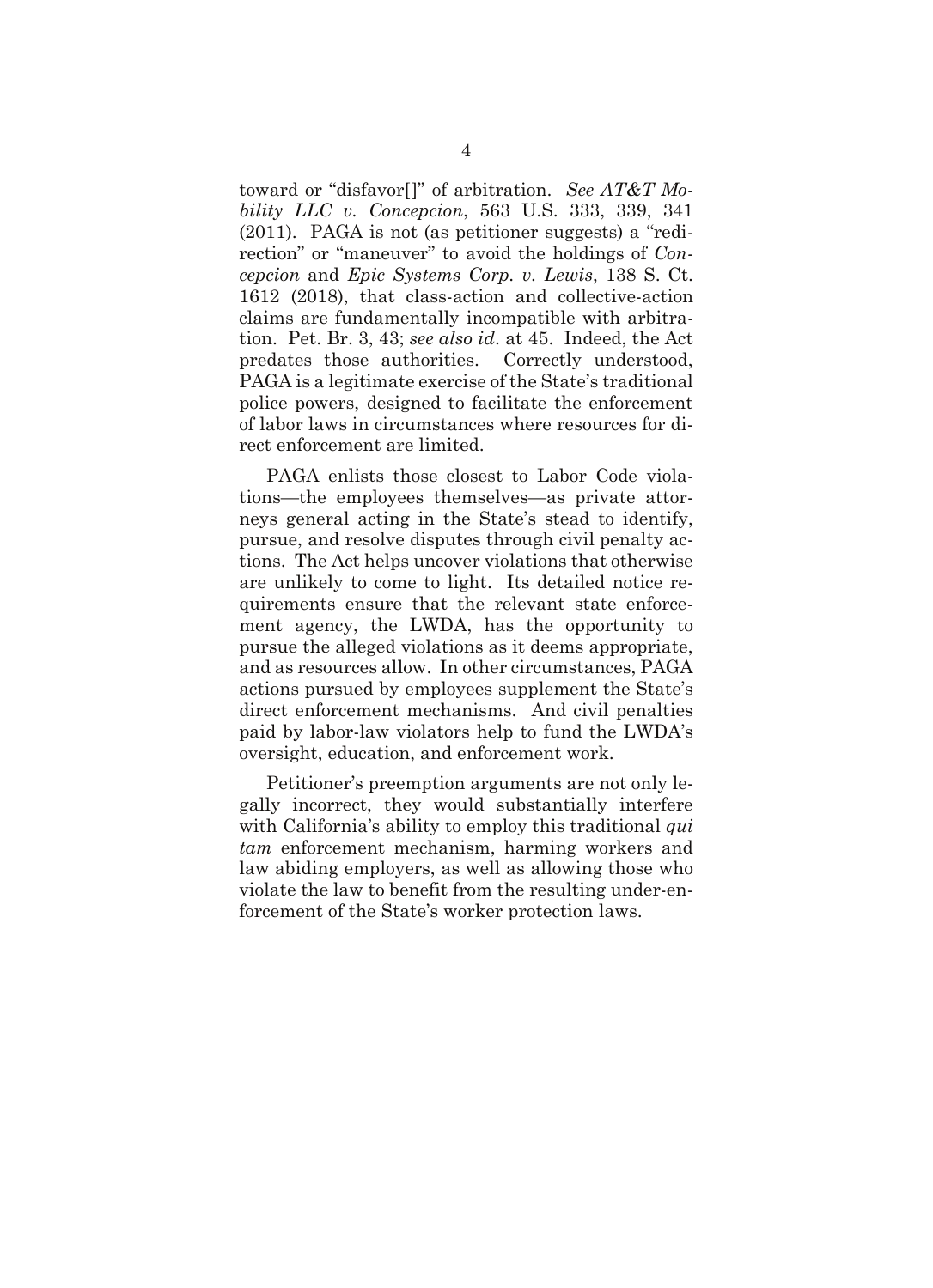#### **ARGUMENT**

#### **I. THE CALIFORNIA LABOR CODE PRIVATE ATTORNEYS GENERAL ACT SERVES IMPORTANT LAW ENFORCEMENT PURPOSES**

#### **A. PAGA's Origins and Operation**

The California Legislature enacted PAGA in 2003. S.B. 796, 2003-2004 Reg. Sess. (Cal. 2003); *see also Arias v. Superior Ct.*, 46 Cal. 4th 969, 980 (2009)[.4](#page-12-0) The Act was a response to the serious and widespread violations of California labor laws and the problem of significant under-enforcement of those laws that existed at that time, as documented in the Act's legislative history. *See* Cal. Assembly Comm. on Lab. & Emp., *Report on Senate Bill 796*, at 3 (July 8, 2003) (Assembly Comm. on Lab. & Emp. Report).

At the time, the State's enforcement agencies were "responsible for protecting the legal rights of over 17 million California workers and regulating almost 800,000 private establishments, in addition to all the public sector workplaces in the state." Assembly Comm. on Lab. & Emp. Report, *supra*, at 3. But "the resources available to the labor enforcement divisions remain[ed] below the levels of the mid-1980s." *Id.* at 4. "[B]etween 1980 and 2000 California's workforce grew 48 percent," but the relevant agency budgets and staffing failed to keep pace—in some cases actually decreasing over that time period. *Id*.[5](#page-12-1) Contemporaneous "[e]stimates of the size of California's

<span id="page-12-0"></span><sup>4</sup> All bill history and analyses for Senate Bill 796 are available at https://tinyurl.com/2ka6zhbs.

<span id="page-12-1"></span><sup>5</sup> *See also* Letter from Joseph L. Dunn, Sen. & Author of Senate Bill 796, Cal. State Senate, to Gray Davis, Governor, Cal. (Sept.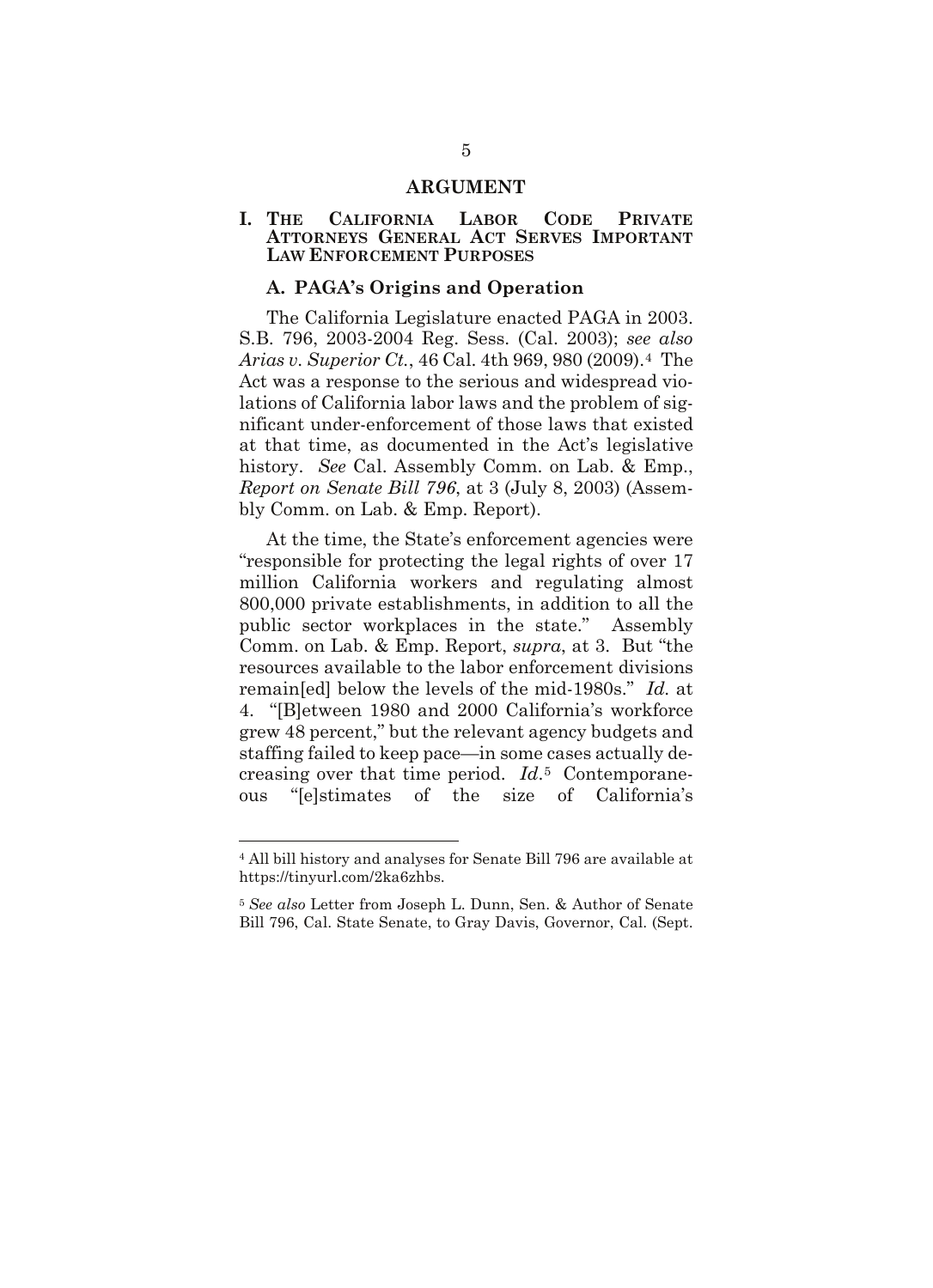'underground economy'—businesses operating outside the state's tax and licensing requirements—ranged from 60 to 140 billion dollars a year, representing a tax loss to the state of three to six billion dollars annually." Assembly Comm. on Lab. & Emp. Report, *supra*, at 3.

Enforcement tools were limited. Only the LWDA's component departments had authority to assess and collect civil penalties for violations of the Labor Code, and civil penalties were not available for all types of violations. Assembly Comm. on Lab. & Emp. Report, *supra*, at 2. Civil penalties were not available even for some serious violations, for example, the failure to provide drinking water to farmworkers. *See* Dunn Letter, *supra*, at 1. And while local prosecutors could bring misdemeanor charges for some Labor Code violations, "[s]ince district attorneys tend[ed] to direct their resources to violent crimes and other public priorities, Labor Code violations rarely result[ed] in criminal investigations and prosecutions." Assembly Comm. on Lab. & Emp. Report, *supra*, at 2, 4.

Consequently, some of California's most vulnerable workers suffered serious and ongoing labor law violations. For example, "a U.S. Department of Labor study of the garment industry in Los Angeles, which [then] employ[ed] over 100,000 workers, estimated the

<sup>16, 2003) (</sup>Dunn Letter) ("Despite increases made by your administration to staff for state labor law enforcement, there are only 14 more enforcement staff positions now than there were 15 years ago—while there are three million more workers. Unfortunately, further gains are unlikely because enforcement staff are being cut as a result of the budget crisis."). The letter is located at the California State Archives in the Governor's chaptered bill file for Senate Bill 796.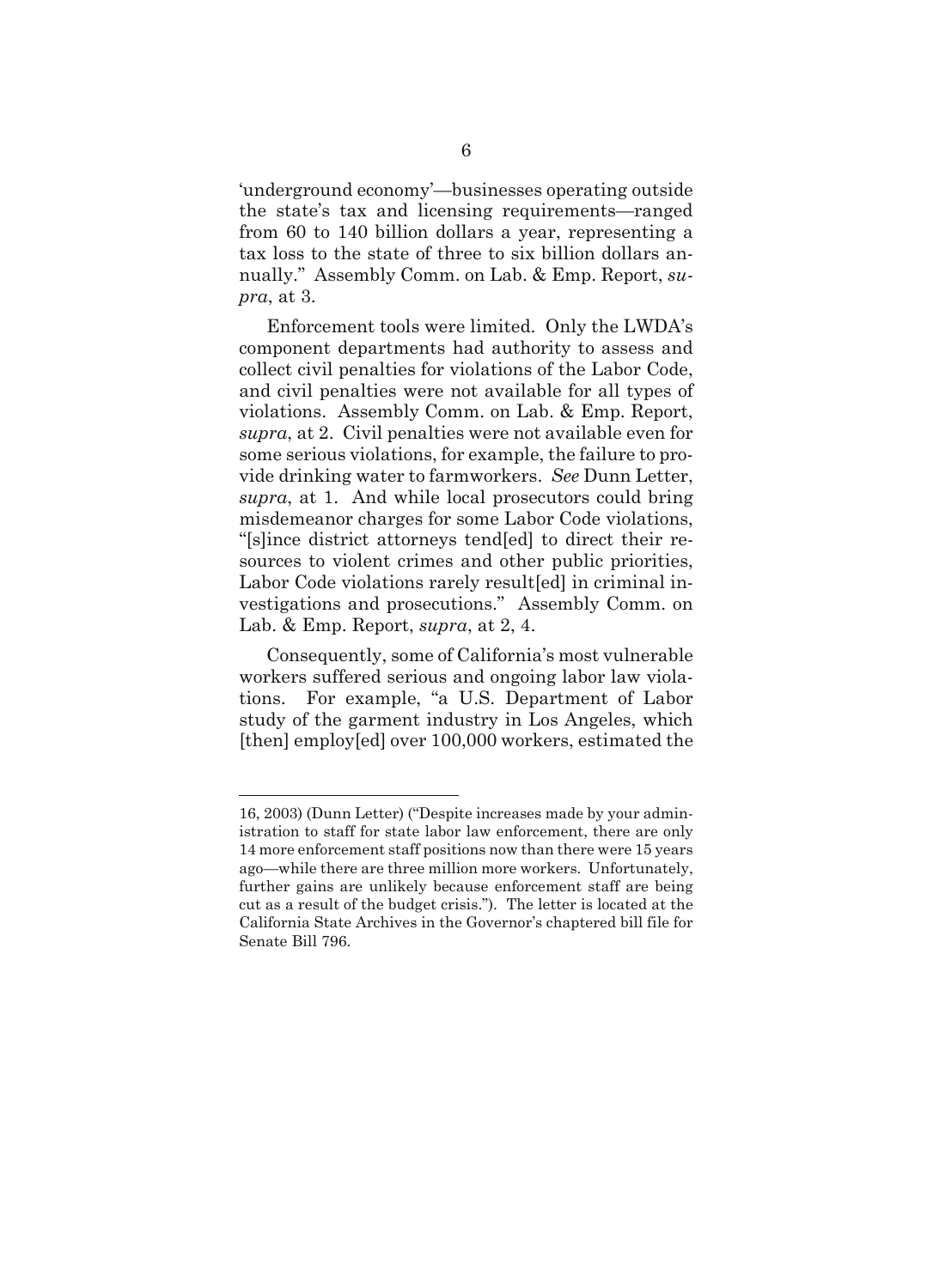existence of over 33,000 serious and ongoing wage violations by the city's garment industry employers." Assembly Comm. on Lab. & Emp. Report, *supra*, at 3. As the same study noted, the relevant state agency "was issuing fewer than 100 wage citations per year for all industries throughout the state." *Id*. Advocates for agricultural and other workers also noted "the resurgence of violations of Labor Code prohibitions against the 'company store.'" Cal. Senate Comm. on Lab. & Indus. Rels., *Report on Senate Bill 796*, at 6 (Apr. 8, 2003) (Senate Comm. on Lab. & Indus. Rels. Report). "This [type of violation] occurs either when the employee is required to cash his check at a store owned by his employer and the employer charges a fee, or where the employer coerces the employee to purchase goods at that store." *Id*. Although such violations were misdemeanors, no civil penalty was available at the time, and "[a]dvocates [were] unaware of any misdemeanor prosecution having been undertaken in relation to these code sections." *Id*.

In PAGA, the Legislature devised a two-pronged approach to address these enforcement shortcomings. *Iskanian v. CLS Transp. L.A., LLC*, 59 Cal. 4th 348, 379 (2014). First, it ensured that civil penalties were available across the board in an amount adequate to deter violations. *Id*. Second, it authorized "aggrieved employees, acting as private attorneys general, to recover civil penalties for Labor Code violations, with the understanding that labor law enforcement agencies were to retain primacy over private enforcement efforts." *Arias*, 46 Cal. 4th at 980. The Legislature chose "to deputize and incentivize employees" because they are "uniquely positioned to detect and prosecute such violations." *Iskanian*, 59 Cal. 4th at 390. As a Senate committee acknowledged of PAGA, "[a]rguably, in a perfect world, there would be no need for the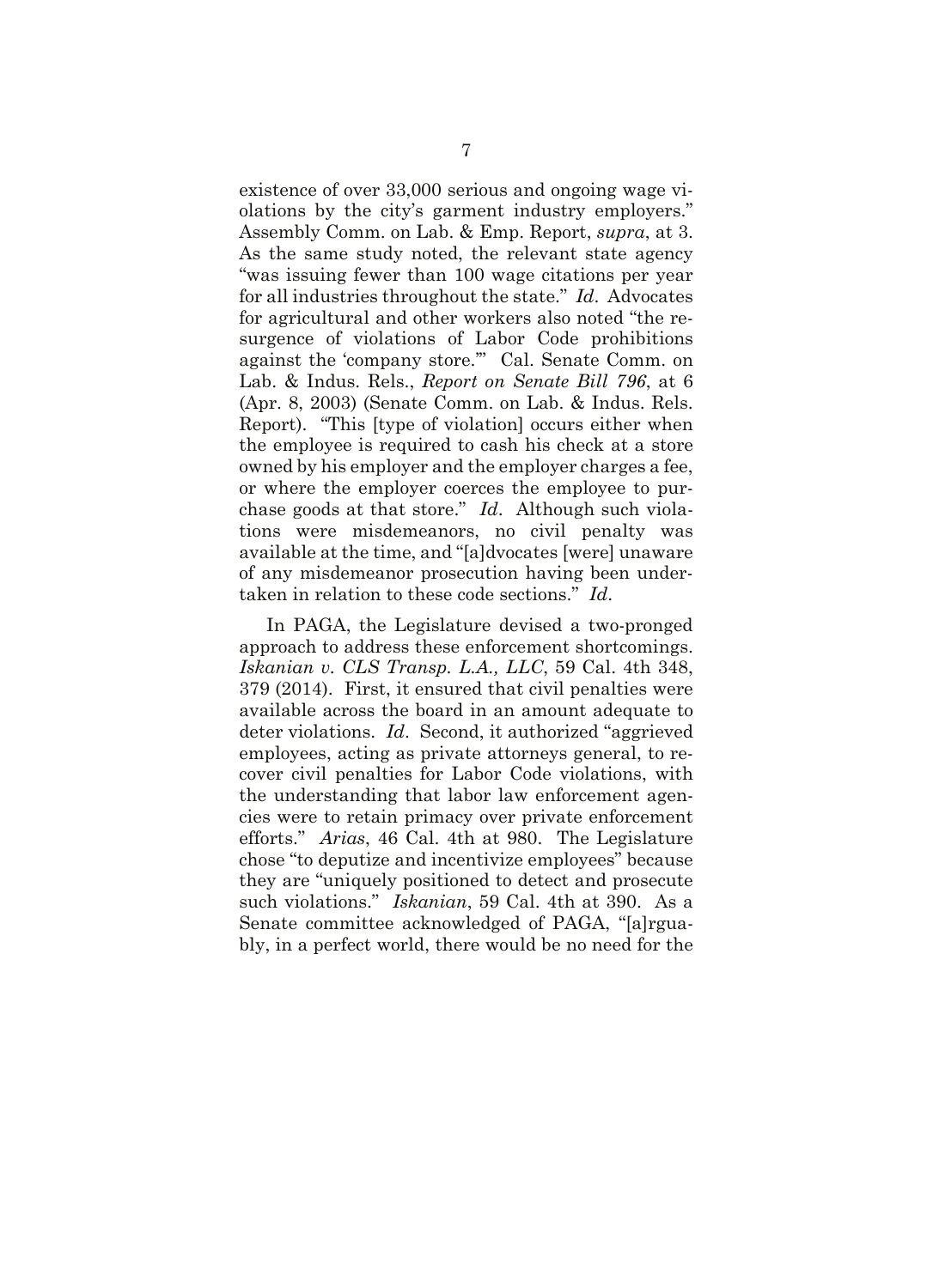right to act as [a private attorney general], yet the fact remains that due to continuing budgetary and staffing constraints, full, appropriate and adequate Labor Code enforcement is unrealizable if done solely by the Agency." Senate Comm. on Lab. & Indus. Rels. Report, *supra*, at 4.[6](#page-15-0)

Sensitive to concerns about private enforcement, the Legislature, initially and in subsequent amendments, built in a number of features limiting the scope of PAGA actions, ensuring government oversight, and reducing the risk of abuse. *See generally* Cal. Senate Rules Comm., *Report on Senate Bill 1809*, at 1-5 (July 29, 2004).[7](#page-15-1)

Not all state labor law violations are subject to PAGA. The Act excludes workers' compensation violations, Cal. Lab. Code § 2699(m), and, in addition, violations involving "a posting, notice, agency reporting, or filing requirement of [the Labor Code], except where the filing or reporting requirement involves mandatory payroll or workplace injury reporting," *id*.  $§$  2699(g)(2).

Further, only an "aggrieved employee" may file a PAGA action, in which the employee may pursue civil

<span id="page-15-0"></span><sup>6</sup> The bill's author, Senator Dunn, was even more blunt in his letter to the Governor. He noted that "[w]e likely agree that government is best suited to enforce these laws," but he added that "none of us can say with certainty that there will be more money in the budget for enforcement any time soon." Dunn Letter, *supra*, at 2. "Given that reality," he continued, "do we tell injured workers that they have to wait 10 years until we have a better budget situation before they can expect their employer to follow the law? I hope not." *Id*.

<span id="page-15-1"></span><sup>7</sup> *Available at* https://tinyurl.com/2p8xxy96.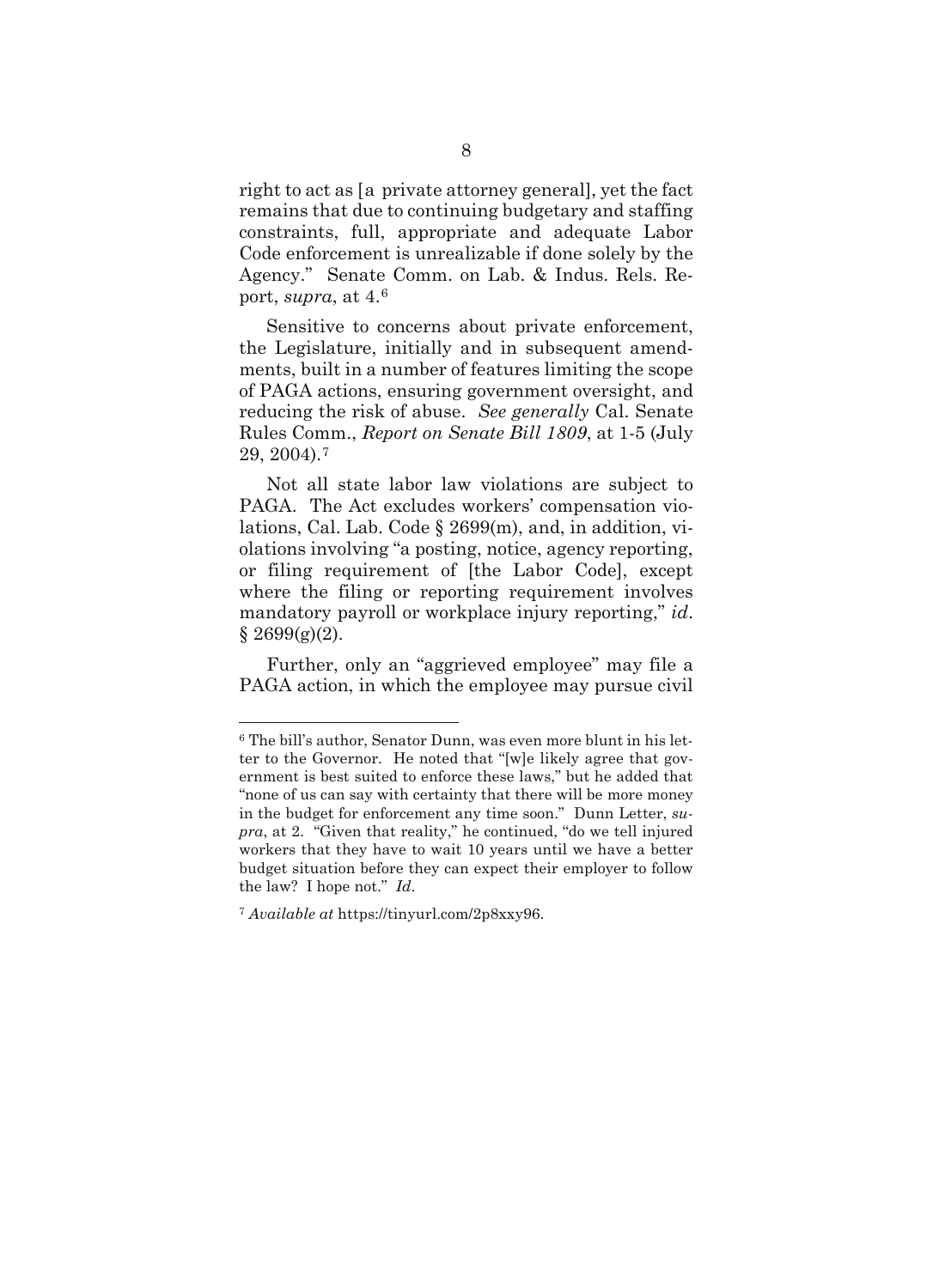penalties for covered violations committed against that employee and other similarly affected current or former employees. Cal. Lab. Code § 2699(a). Mindful of "allegations of private plaintiff abuse of the" California Unfair Competition Law, PAGA's private right of action does "not permit private actions by persons who suffered no harm from the alleged wrongful act." Cal. Assembly Comm. on Judiciary, *Report on Senate Bill 796*, at 6 (June 26, 2003) (Assembly Comm. on Judiciary Report).[8](#page-16-0)

Before filing a PAGA action, the employee must comply with detailed procedural requirements, including giving notice to the government and to the employer describing the alleged violations. Cal. Lab. Code  $\S$  2699, 2699.3(a)(1)(A), (b)(1), (c)(1)(A). The notice gives the LWDA (or, as appropriate, the Division of Occupational Safety and Health) the opportunity to enforce the law itself by commencing its own investigation. *Id*. § 2699.3(a)(2)(B), (b)(2)(A). In general, the LWDA has 60 days to decide whether to further investigate the alleged violation, and 65 days to inform the employee of that decision. *Id*. § 2699.3(a)(2)(A). If the LWDA elects not to further investigate, the employee may commence a PAGA action. *Id*. If the LWDA chooses to investigate but does not issue a citation or initiate its own lawsuit, the aggrieved employee may pursue private enforcement under PAGA in certain circumstances, subject to additional procedural requirements. *Id.* § 2699.3(a)(2)(B), (b)(2)(A)(ii). The notice required by PAGA also provides the employer

<span id="page-16-0"></span><sup>8</sup> This aspect of the State's Unfair Competition Law was reformed by the voters in November 2004; a private plaintiff must now demonstrate harm to bring a claim under that law. *Californians for Disability Rts. v. Mervyn's, LLC*, 39 Cal. 4th 223, 227 (2006); *see* Cal. Bus. & Prof. Code § 17204.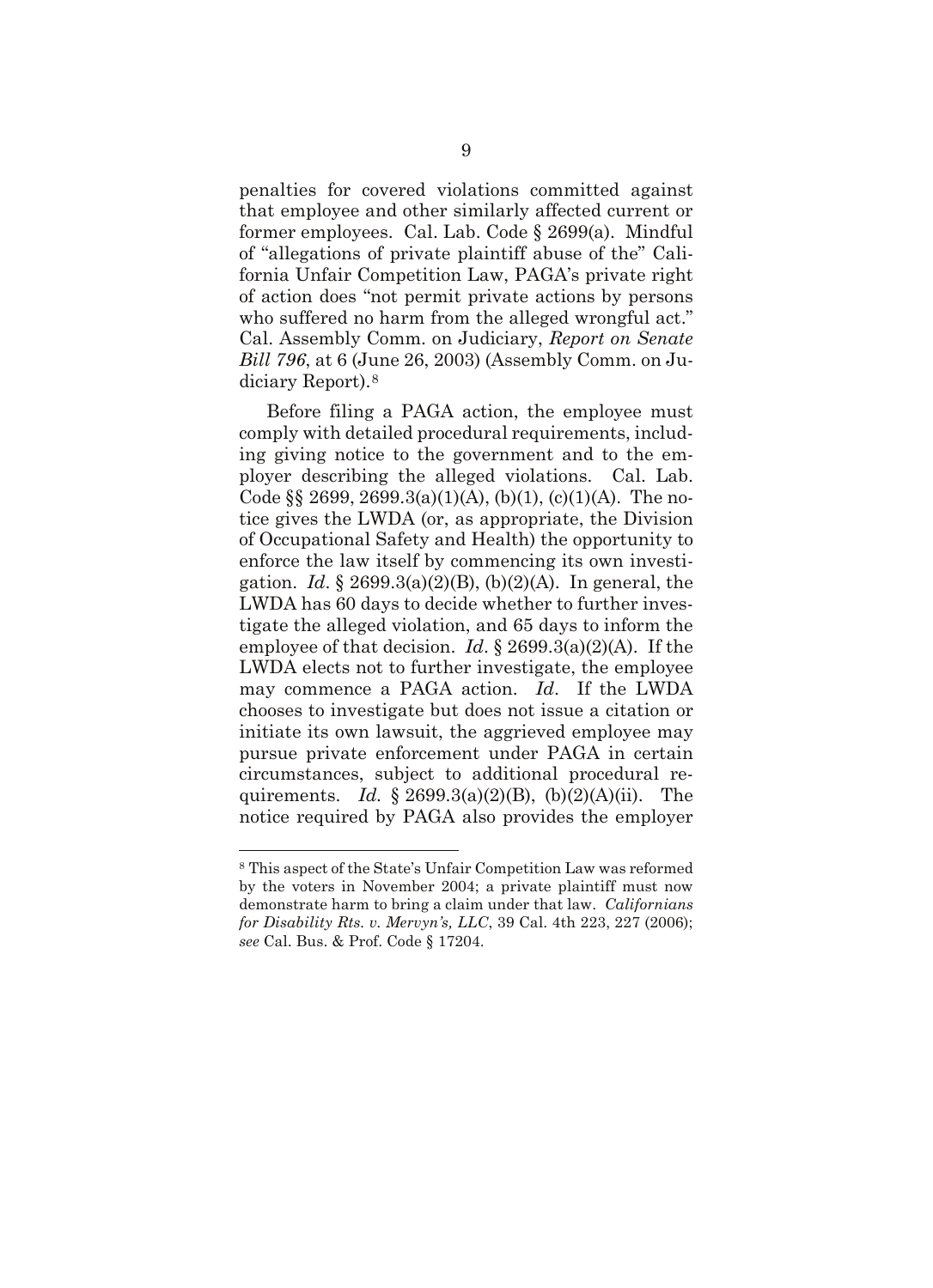with a qualified opportunity to cure certain violations, potentially reducing or avoiding litigation and resulting civil penalties. *Id*. § 2699.3(c)(2)(A).

PAGA claims are subject to a one-year statute of limitations, Cal. Civ. Proc. Code § 340(a), which functions to limit the accumulation of civil penalties. In addition, PAGA's default penalties were set "'on the low end' of the range of existing civil penalties" but at an amount that was "significant enough to deter violations." Assembly Comm. on Judiciary Report, *supra*, at 4. "For Labor Code violations for which no penalty is provided, the PAGA provides that the penalties are generally \$100 for each aggrieved employee per pay period for the initial violation and \$200 per pay period for each subsequent violation." *Iskanian*, 59 Cal. 4th at 379 (citing Cal. Lab. Code  $\S 2699(f)(2)$ ). Courts are authorized to "award a lesser amount than the maximum civil penalty amount specified" to avoid "an award that is unjust, arbitrary and oppressive, or confiscatory." Cal. Lab. Code  $\S 2699(e)(2)$ .

The employee must provide the LWDA with a copy of the complaint within ten days of commencement of a PAGA action. Cal. Lab. Code  $\S$  2699(l)(1). Where the employee prevails, 75 percent of civil penalties recovered goes to the LWDA, leaving the remaining 25 percent to be distributed among "the aggrieved employees." *Id*. § 2699(i). Penalties recovered are thus "dedicated in part to public use . . . instead of being awarded entirely to a private plaintiff." Assembly Comm. on Judiciary Report, *supra*, at 5. Further, court approval is required for any settlement of a PAGA action. Cal. Lab. Code § 2699(1)(2). "The proposed settlement" must be "submitted to the agency at the same time that it is submitted to the court," *id*., which provides the LWDA with the opportunity to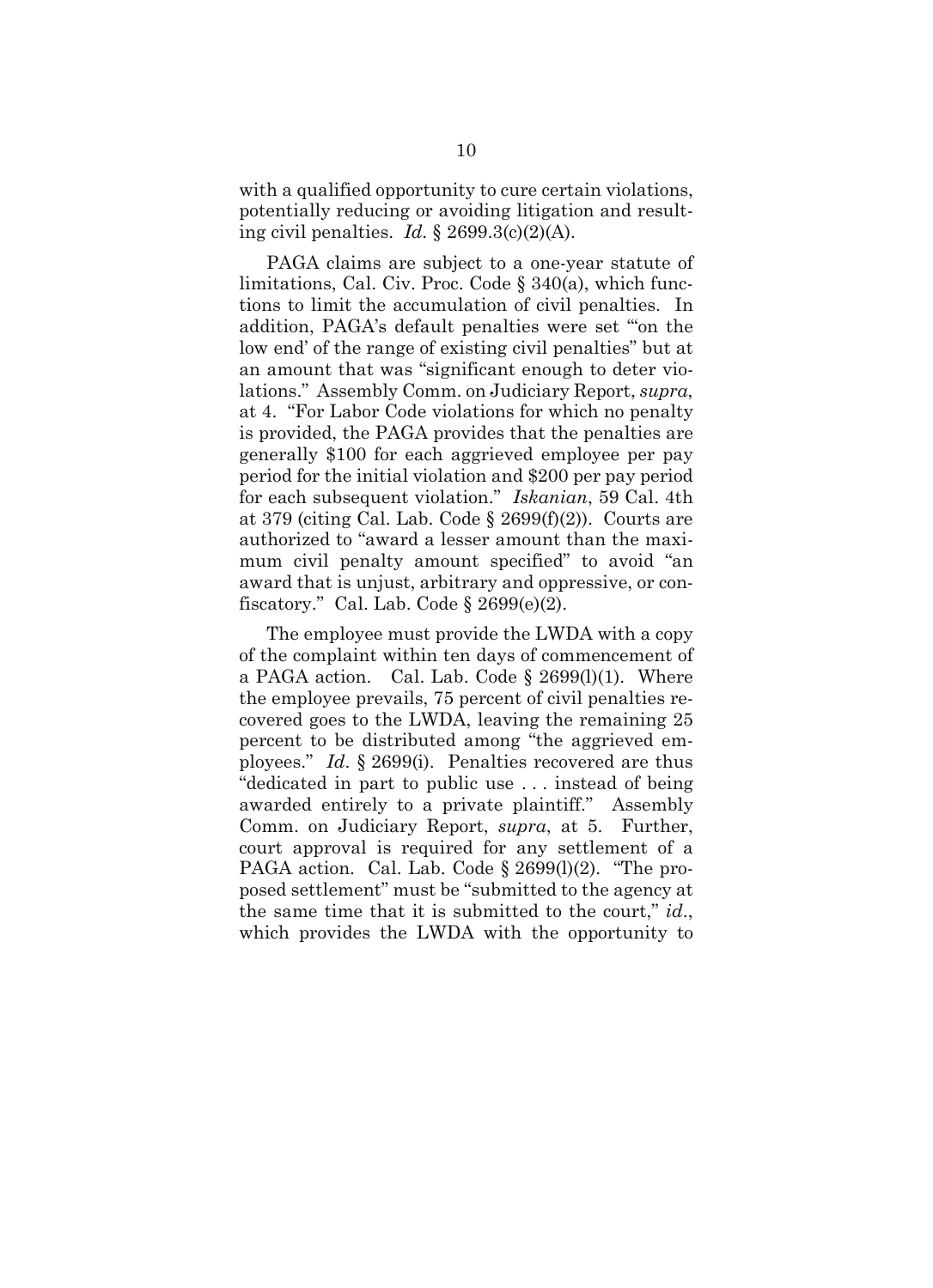comment on or object to PAGA settlements as appropriate.[9](#page-18-0)

A judgment in a PAGA action "binds all those, including nonparty aggrieved employees, who would be bound by a judgment in an action brought by the government" with respect to civil penalties under the Labor Code. *Iskanian*, 59 Cal. 4th at 381; *see also ZB, N.A. v. Superior Ct.,* 8 Cal. 5th 175, 196-197 (2019).[10](#page-18-1)

#### **B. PAGA Actions Are State Law Enforcement Actions**

Petitioner contends that "there is no meaningful distinction between the class action in *Concepcion*, the collective action in *Epic*, and representative PAGA actions like the one here." Pet. Br. 2; *see also id*. at 23, 43. According to petitioner, the *Iskanian* rule is therefore nothing more than an attempt to "evade the FAA." *Id*. at 3; *see also id.* at 43. That view ignores the law enforcement purpose and function of PAGA claims.

As discussed, PAGA was enacted to help ensure the adequate enforcement of California's labor laws by deputizing employees to act on the State's behalf. To be sure, a PAGA action is "representative" in the sense that the aggrieved employee acts as "proxy" for the

<span id="page-18-0"></span><sup>9</sup> This additional notice allows the LWDA the opportunity to intervene as appropriate to ensure that the purposes of PAGA are served. *See, e.g.*, *McCracken v. Riot Games, Inc.*, No. 18STCV03957 (L.A. Super. Ct. 2020); *Tabola v. Uber Techs., Inc.*, No. CGC-16-550992 (S.F. Super. Ct. 2021).

<span id="page-18-1"></span><sup>10</sup> In addition, the Legislature recently added two conditional, industry-specific provisions to PAGA facilitating arbitration of Labor Code claims pursuant to the terms of collective bargaining agreements. *See* Cal. Lab. Code § 2699.6 (applying to specified workers in the construction industry); *id*. § 2699.8 (applying to certain union-represented janitors).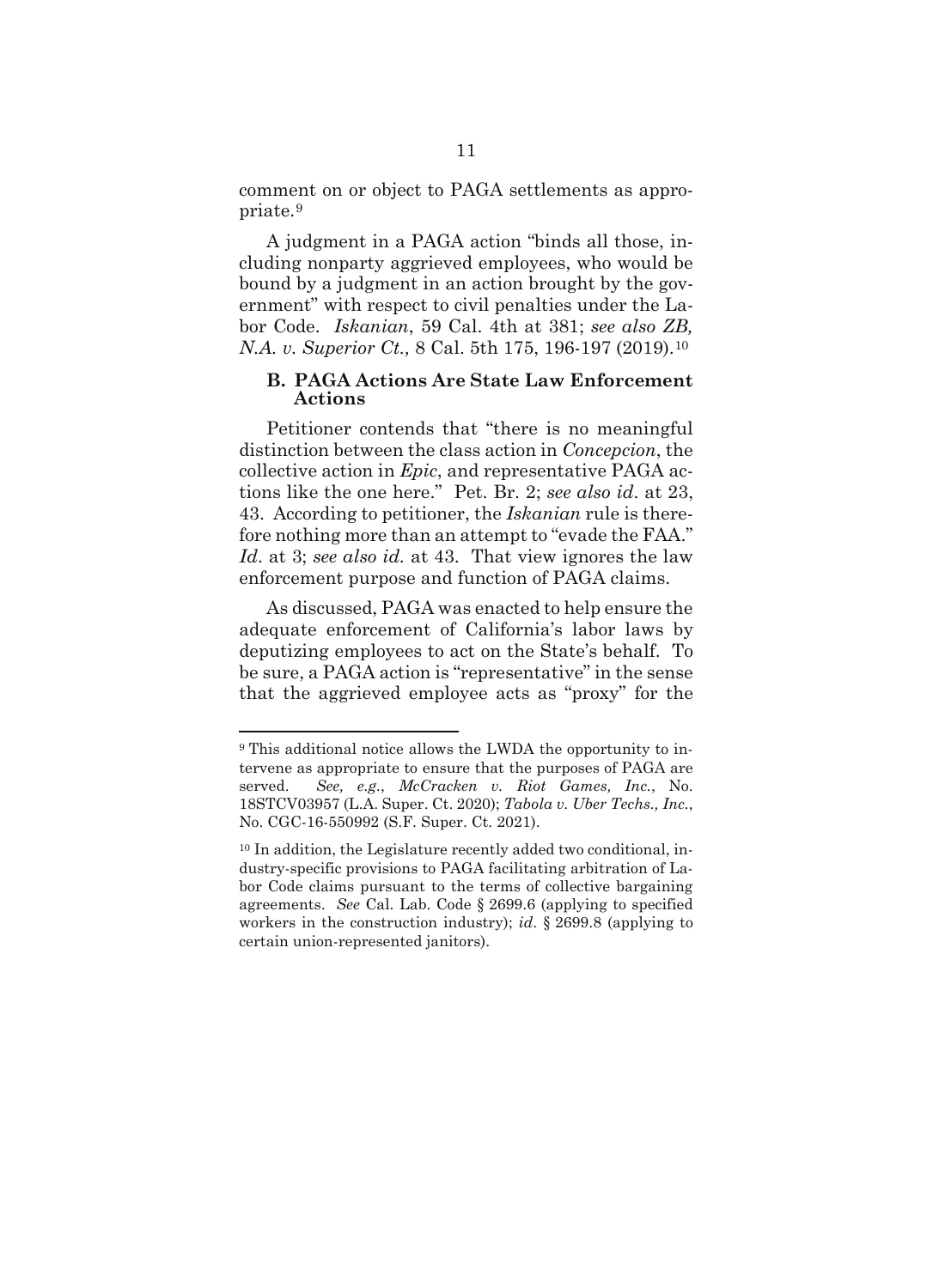State. *Iskanian*, 59 Cal. 4th at 359, 378; *id*. at 388; *see also supra* pp. 7-8. But a PAGA action is not a class action seeking vindication of individual employee claims, *Kim v. Reins Int'l Cal., Inc.*, 9 Cal. 5th 73, 86- 87 (2020), and does not involve class notice or class certification requirements, *see Arias*, 46 Cal. 4th at 976, 986-988; *Iskanian*, 59 Cal. 4th at 388; *see also Iskanian*, 59 Cal. 4th at 381 (noting that "civil penalties recovered on behalf of the state under the PAGA are distinct from the statutory damages to which employees may be entitled in their individual capacities").

And although a PAGA claim is brought by a private party, it does not constitute a private dispute. Rather, it is "an enforcement action between the LWDA and the employer, with the PAGA plaintiff acting on behalf of the government." *Reins*, 9 Cal. 5th at 86. Aggrieved employees "pursue sanctions"—civil penalties—"on the state's behalf." *Id*. at 91. While PAGA creates financial incentives for employees to bring claims against employers that have violated labor laws, the Act at core is designed "to protect the public and not to benefit private parties." *Iskanian*, 59 Cal. 4th at 381 (internal quotation marks and citation omitted); *see also Reins*, 9 Cal. 5th at 81. The Act's civil penalties are intended to punish employers that have engaged in wrongdoing, not to compensate individual employees for damages sustained. *ZB, N.A.*, 8 Cal. 5th at 185-187; *see also id*. at 182 (civil penalties recoverable under PAGA do not include amounts to compensate for unpaid wages). These attributes mark PAGA actions as *qui tam* in nature. *Iskanian*, 59 Cal. 4th at 382; *Reins*, 9 Cal. 5th at 81. As the California Supreme Court noted in *Iskanian*, while PAGA was enacted relatively recently, government "use of qui tam actions" to serve sovereign prerogatives "is venerable, dating back to colonial times." 59 Cal. 4th at 382; *see*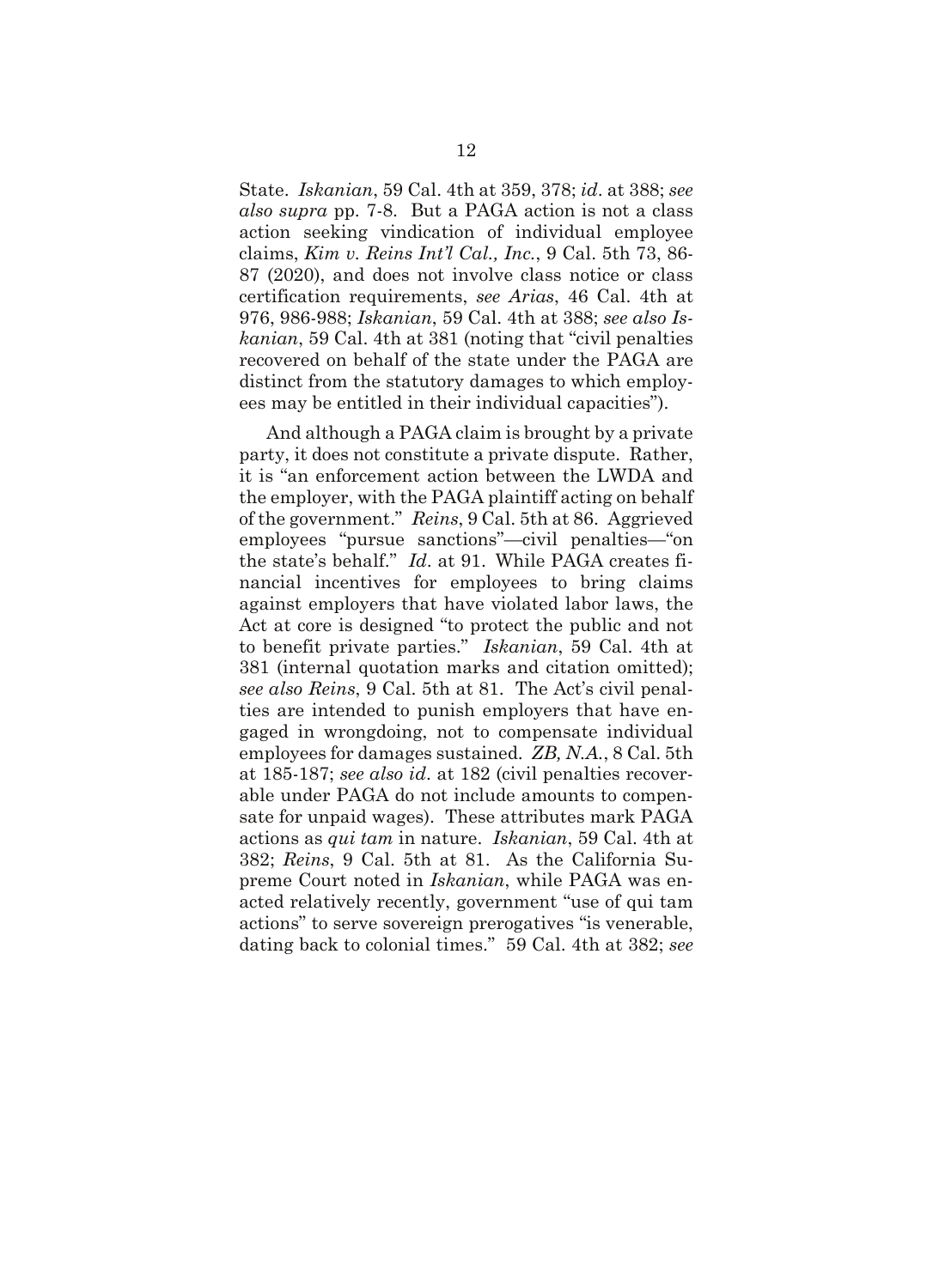#### *also Vt. Agency of Nat. Res. v. U.S. ex rel. Stevens*, 529 U.S. 765, 774-777 (2000).<sup>[11](#page-20-0)</sup>

Petitioner contends that PAGA actions are not *qui tam* in nature, asserting that a PAGA plaintiff has "virtually complete" and "unfettered control" over the action and that "the state is unable to exercise any control over [a PAGA claim] or direct it in any way." Pet. Br. 37-38. But that assertion fails to account for PAGA's mandatory, detailed pre- and post-filing notice requirements; the LWDA's many responsibilities as set out in the statute; and the agency's real-world involvement in overseeing PAGA and participating in PAGA litigation and settlement. *See supra* pp. 9-11. If petitioner's complaint is simply that PAGA cases are instituted by private actors and litigated by private counsel, *see* Pet. Br. 38, the same can be said of all *qui tam*-type claims. *See Iskanian*, 59 Cal. 4th at 390; *see also Vt. Agency of Nat. Res.*, 529 U.S. at 769-770.

Indeed, that feature is how *qui tam* claims serve their enforcement-leveraging purpose: they "enhance the state's ability to use [its] scarce resources by enlisting willing citizens in the task of civil enforcement." *Iskanian*, 59 Cal. 4th at 390. *Qui tam* statutes reflect the reality that "the choice often confronting the Legislature is not between prosecution by a financially interested private citizen and prosecution by a neutral prosecutor, but between a private citizen suit and no suit at all." *Id*.

<span id="page-20-0"></span><sup>11</sup> "*Qui tam* is short for the Latin phrase *qui tam pro domino rege quam pro se ipso in hac parte sequitur,* which means 'who pursues this action on our Lord the King's behalf as well as his own.' The phrase dates from at least the time of Blackstone." *Vt. Agency of Nat. Res.*, 529 U.S. at 768 n.1 (citing 3 William Blackstone, Commentaries \*160).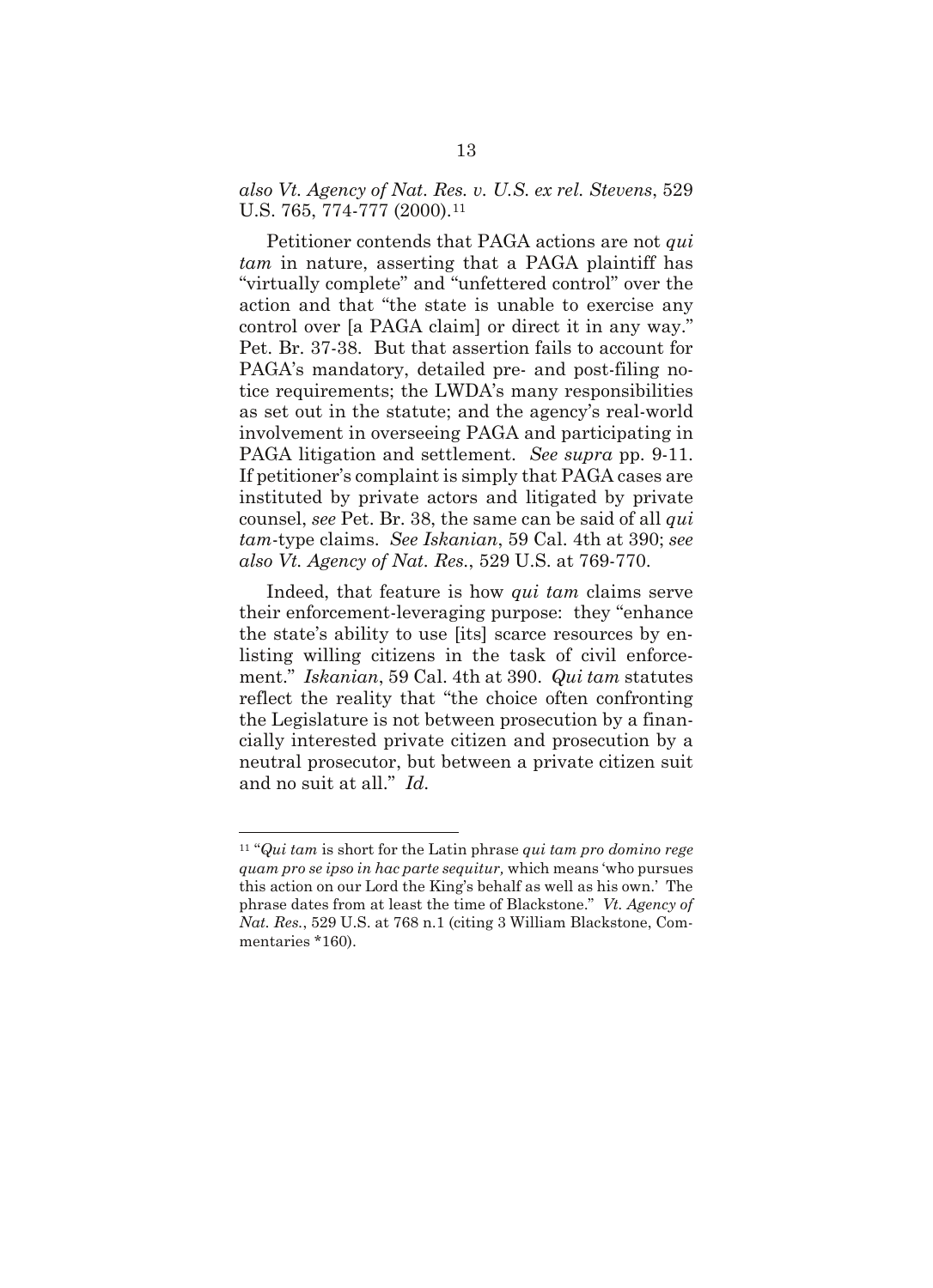#### **C. PAGA Is Integral to the Adequate Enforcement of the State's Labor Laws**

Petitioner minimizes PAGA's role in the State's labor law enforcement scheme. *See*, *e.g.*, Pet. Br. 2 (stating that "PAGA claims have become another tax for doing business in California"). In practice, however, PAGA has served an important function in the adequate and fair enforcement of the State's labor laws, supporting and supplementing direct government enforcement.

Enforcing California's labor laws is a formidable undertaking. In the 18-plus years since PAGA's enactment, California's labor force has grown by about two million, now comprising some 19 million individuals.[12](#page-21-0) The number of establishments subject to the State's labor laws has also grown, to over 1.6 million.[13](#page-21-1) The State continues to use the resources available to it to enforce its labor laws though targeted inspections and audits.[14](#page-21-2) For example, the Bureau of Field Enforcement within the Division of Labor Standards Enforcement "focuses on major underground economy industries in California in which labor law violations are the most rampant, including agriculture, garment,

<span id="page-21-0"></span><sup>12</sup> U.S. Bureau of Lab. Stat., *Economic News Release: Table 1. Civilian Labor Force and Unemployment by State and Selected Area, Seasonally Adjusted* (2021), https://tinyurl.com/2yzdcekj; *see also* Cal. Emp. Dev. Dep't, *California Demographic Labor Force: Summary Tables* (2021), https://tinyurl.com/ycksbs96.

<span id="page-21-1"></span><sup>13</sup> Cal. Emp. Dev. Dep't, *Quarterly Census of Employment and Wages* (2021), https://tinyurl.com/4jxwwxcv (analysis of statewide and second quarter 2021 data).

<span id="page-21-2"></span><sup>14</sup> *See*, *e.g.*, Cal. Div. of Lab. Standards Enf't, *2018-2019 The Bureau of Field Enforcement Fiscal Year Report* 3 (2019), https://tinyurl.com/2rffwxwj.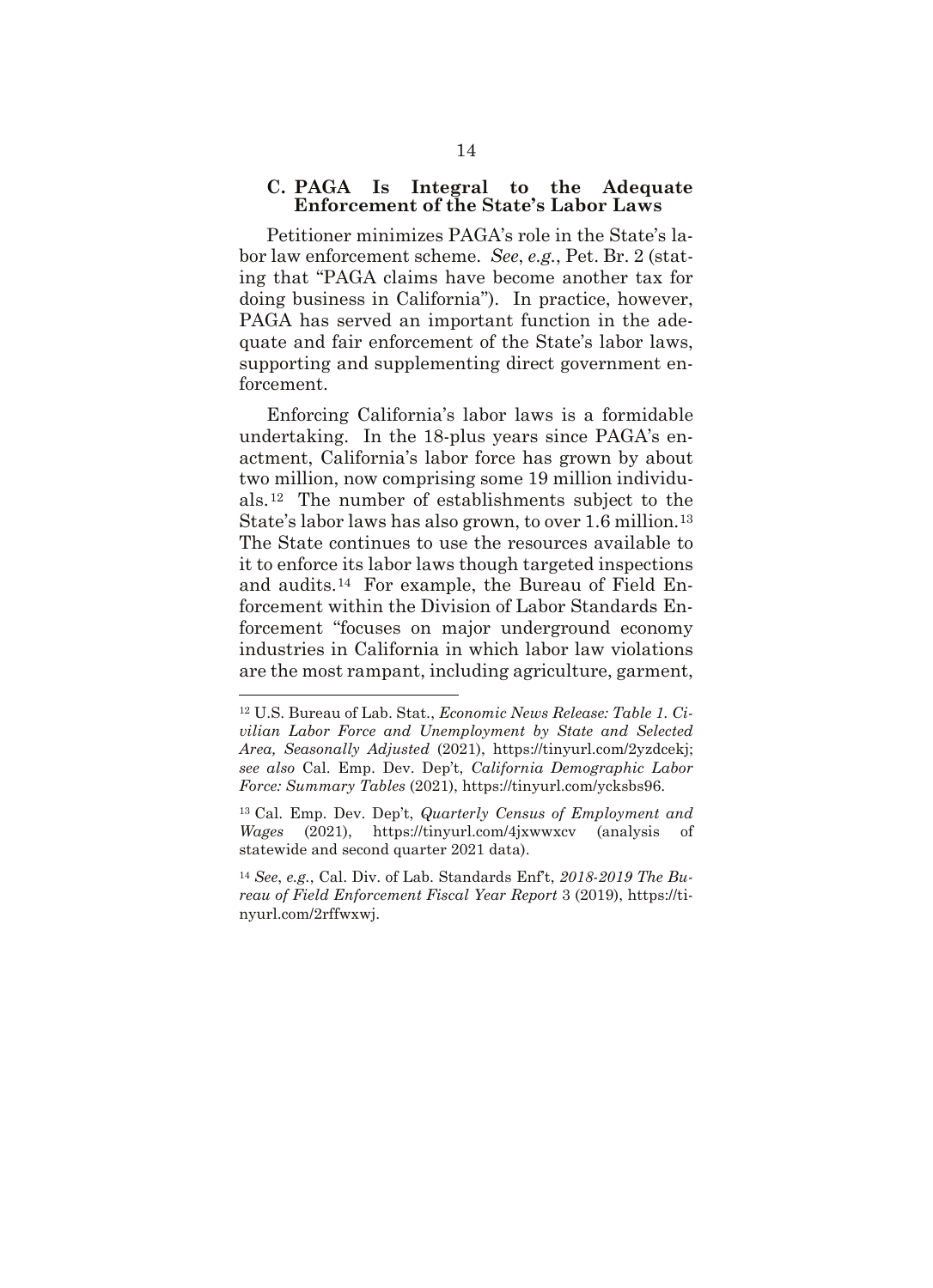construction, car wash, and restaurants."[15](#page-22-0) In recent years, "the Division has increased its focus in industries where wage theft has been particularly challenging to combat, such as janitorial work, residential care homes, and warehousing."<sup>[16](#page-22-1)</sup> But the Bureau cannot visit every regulated business. In a recent, representative year, the Bureau was able to "conduct[] 1,734 inspections, which led to the issuance of citations for 3,586 violations."[17](#page-22-2)

PAGA plays a critical role in supplementing these traditional enforcement mechanisms. The alleged Labor Code violations that aggrieved employees pursue through PAGA are often serious in nature, including wage theft and illegal working conditions. *See*, *e.g.*, *Iskanian*, 59 Cal. 4th at 359-361 (failure to pay drivers for overtime, meal, and rest periods); *Arias*, 46 Cal. 4th at 976 (various wage-related violations, including failure to pay wages when due and on termination); *Home Depot U.S.A., Inc. v. Superior Ct.*, 191 Cal. App. 4th 210, 215 (2010) (failure to provide workers with required, suitable seating). One report found that 89 percent of PAGA claims alleged wage theft.[18](#page-22-3) This particular violation causes serious harm, especially to lower-wage workers, who may not have savings to cover for unpaid wages. And the significant sums recovered in PAGA actions suggest that there is much

<span id="page-22-0"></span><sup>15</sup> *Id*. at 2.

<sup>16</sup> *Id.*

<span id="page-22-3"></span><span id="page-22-2"></span><span id="page-22-1"></span><sup>17</sup> *Id.* at 4 (FY 2018-2019).

<sup>18</sup> *See* Deutsch et al., UCLA Lab. Ctr., *California's Hero Labor Law: The Private Attorneys General Act Fights Wage Theft and Recovers Millions from Lawbreaking Corporations* 10 (2020), https://tinyurl.com/yckkdcpv (*California's Hero Labor Law*).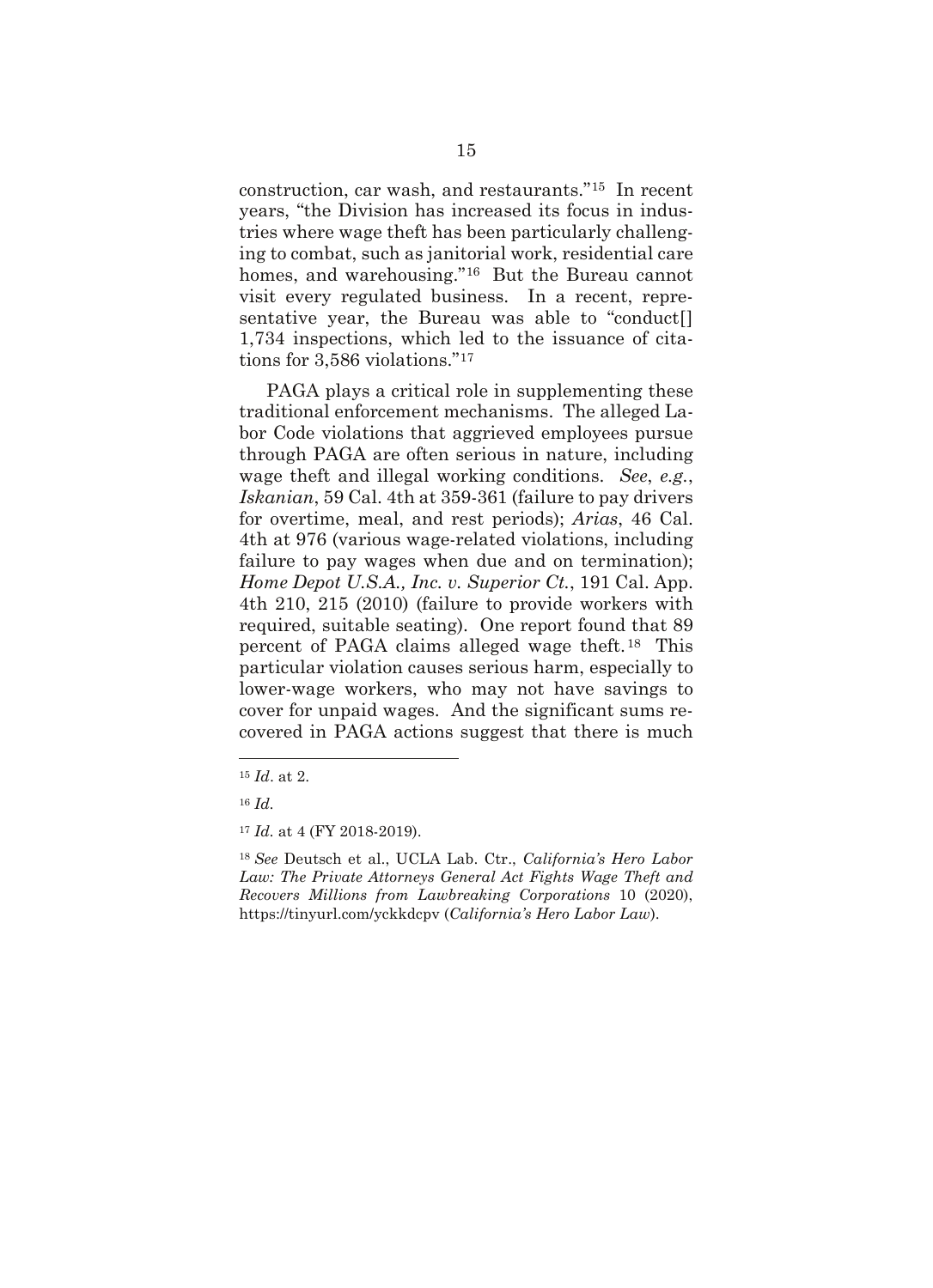enforcement to do.<sup>[19](#page-23-0)</sup> Without this private enforcement mechanism, costs to the State to enforce labor laws would increase substantially.[20](#page-23-1)

PAGA has also helped to remedy previous, longstanding agency funding deficiencies. "In 2019 alone, PAGA generated over \$88 million in civil penalties for California's LWDA." *California's Hero Labor Law*, *supra*, at 8 (emphasis omitted). From 2016 to 2019, the agency "recovered an annual average of \$42 million in civil penalties and filing fees . . . all statutorily allocated to enhance education and compliance efforts." *Id*. (footnote and emphasis omitted). Civil penalties remitted to the LWDA exceeded \$107 million in 2020, and exceeded \$128 million in 2021.[21](#page-23-2) Civil penalties recovered in PAGA actions help to fund the LWDA in carrying out its regulatory responsibilities related to covered employers—without passing those costs on to taxpayers generally or diverting funds from other priorities.

And PAGA's notice requirements have allowed the State to efficiently target additional direct enforcement efforts.[22](#page-23-3) In 2016, California created the PAGA

<span id="page-23-0"></span><sup>19</sup> *Id*. at 8.

<span id="page-23-1"></span><sup>20</sup> *See* Letter from Gabriel Petek, Legis. Analyst, Cal. Legis. Analyst's Off., to Rob Bonta, Att'y Gen., Cal. 4 (Nov. 23, 2021), https://tinyurl.com/y89wtewz (discussing the fiscal effects of a proposal that would repeal PAGA and, to compensate for such repeal, increase the responsibilities of the state Labor Commissioner).

<span id="page-23-2"></span><sup>21</sup> Data provided by the Division of Labor Standards Enforcement on January 31, 2022.

<span id="page-23-3"></span><sup>22</sup> The State receives about 5,000 PAGA notices annually. Letter from Gabriel Petek to Rob Bonta, *supra*, at 2.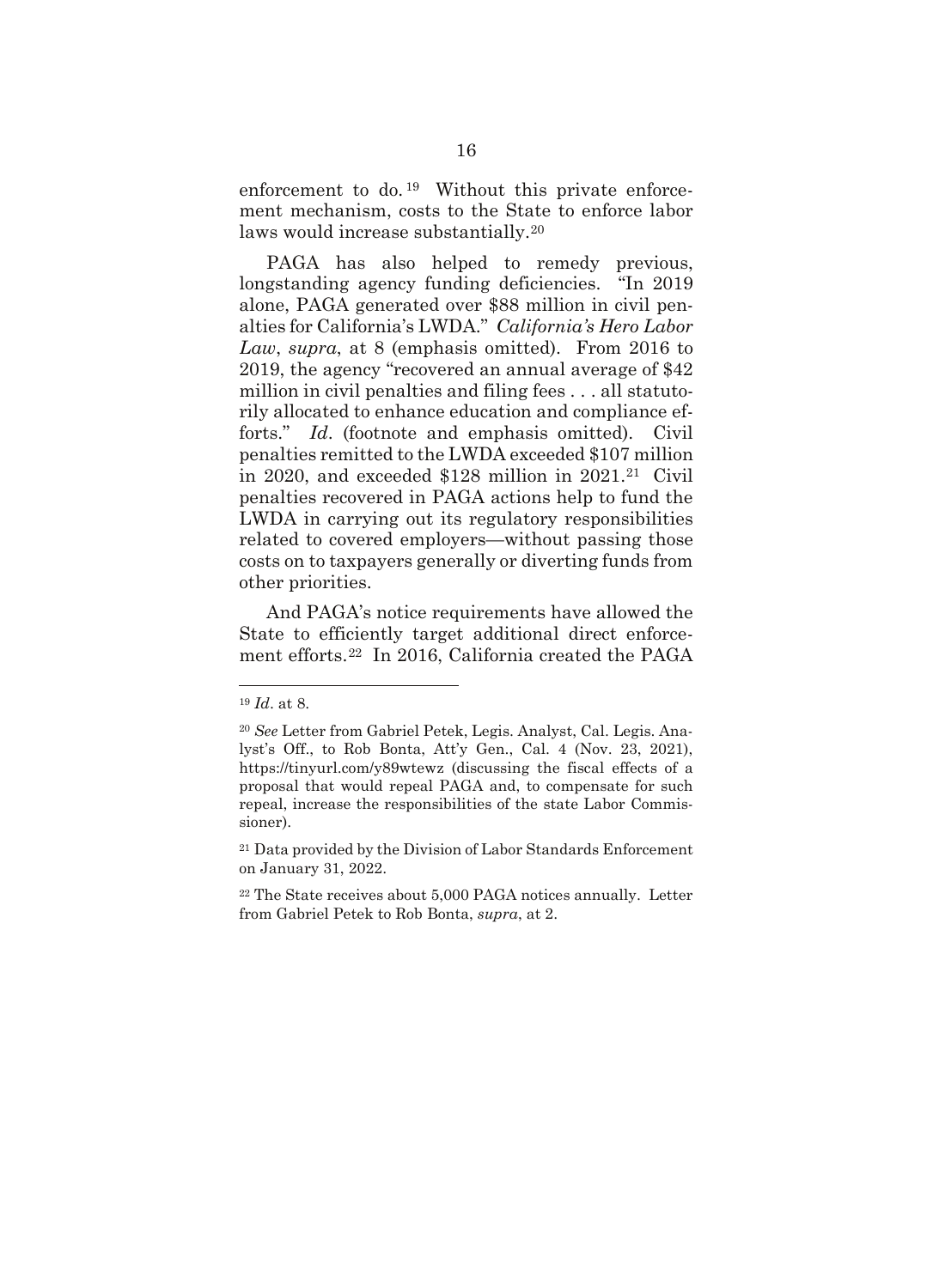Unit within the Department of Industrial Relations.[23](#page-24-0) That unit reviews PAGA notices, choosing which ones to further investigate.[24](#page-24-1) "PAGA notices have proven to be high quality leads identifying serious violations that in many cases would otherwise have remained underground." [25](#page-24-2) By following up on PAGA notices, the PAGA Unit has pursued and resolved cases involving a variety of labor law violations, including those involving wage theft, denial of meal and rest breaks, worker misclassification, and dangerous or unhealthy working conditions.[26](#page-24-3) PAGA notices thus have enabled the State to pursue and resolve significant Labor Code violations that may not have otherwise come to light.

In light of the history that gave rise to PAGA and the important law enforcement purposes it serves, petitioner's suggestion that PAGA claims are the equivalent of class-action claims reframed "through barelyartful pleading," Pet. Br. 45, is without merit. And petitioner's complaints of alleged PAGA abuses, *see id*. at 47-48, are substantially overstated. No doubt, when employers violate the State's labor laws, that misconduct may expose them to large civil penalties especially for large employers that engage in widespread violations. That is as it should be. By contrast, employers that ensure compliance with labor laws, engage in best practices (such as self-audits), and take

<span id="page-24-0"></span><sup>23</sup> Cal. Dep't of Indus. Rels., *Budget Change Proposal, FY 2019- 2020*, at 7-8 (2019) (*Budget Change Proposal*), https://tinyurl.com/2ba3r85f.

<sup>24</sup> *See id*. at 9.

<span id="page-24-3"></span><span id="page-24-2"></span><span id="page-24-1"></span><sup>25</sup> *Id*.

<sup>26</sup> *See id*. at 10.